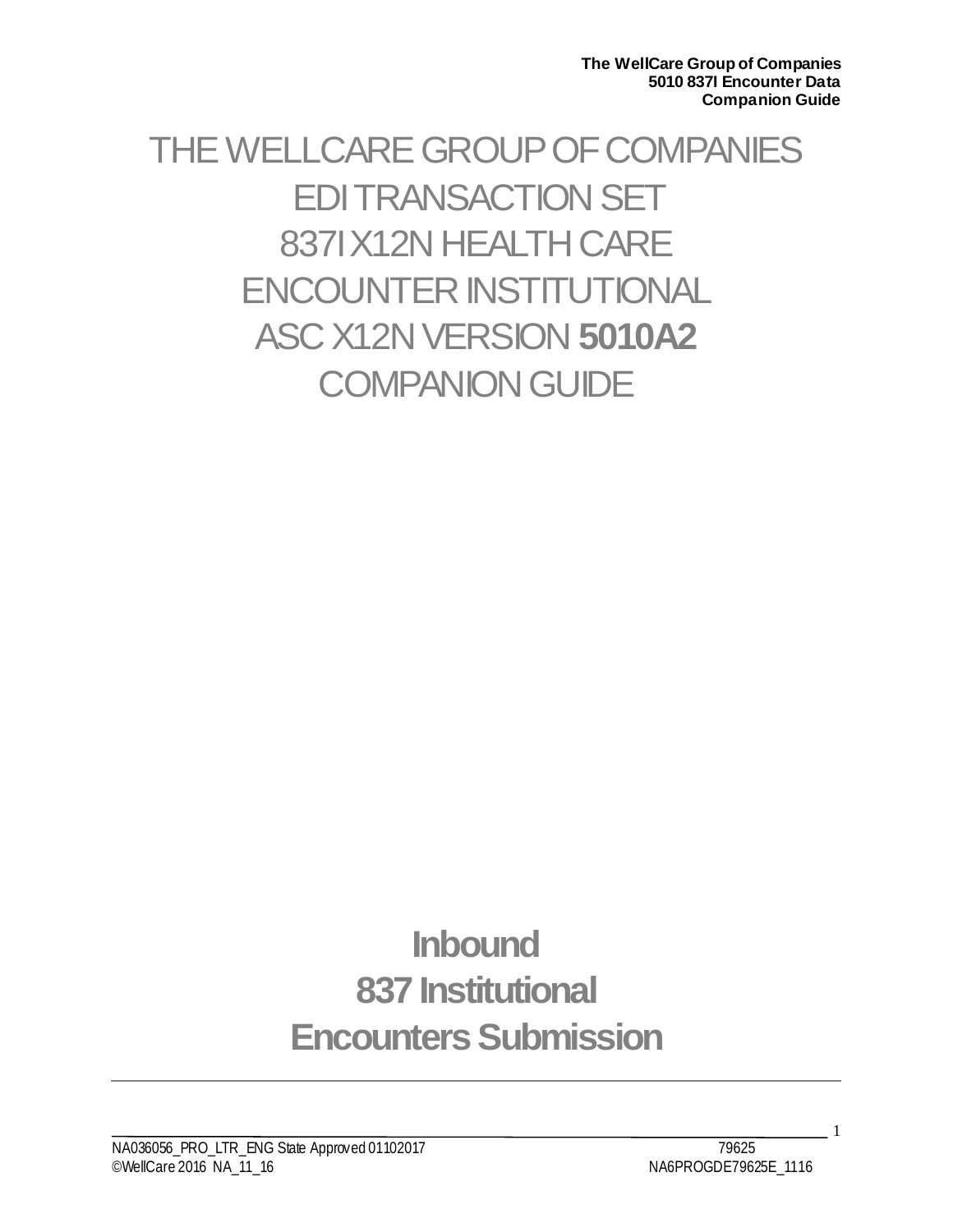<span id="page-1-0"></span>

| <b>Table of Contents</b>                                                          |  |  |  |  |  |
|-----------------------------------------------------------------------------------|--|--|--|--|--|
|                                                                                   |  |  |  |  |  |
|                                                                                   |  |  |  |  |  |
|                                                                                   |  |  |  |  |  |
|                                                                                   |  |  |  |  |  |
|                                                                                   |  |  |  |  |  |
|                                                                                   |  |  |  |  |  |
|                                                                                   |  |  |  |  |  |
|                                                                                   |  |  |  |  |  |
|                                                                                   |  |  |  |  |  |
|                                                                                   |  |  |  |  |  |
|                                                                                   |  |  |  |  |  |
|                                                                                   |  |  |  |  |  |
|                                                                                   |  |  |  |  |  |
|                                                                                   |  |  |  |  |  |
|                                                                                   |  |  |  |  |  |
|                                                                                   |  |  |  |  |  |
|                                                                                   |  |  |  |  |  |
|                                                                                   |  |  |  |  |  |
|                                                                                   |  |  |  |  |  |
|                                                                                   |  |  |  |  |  |
|                                                                                   |  |  |  |  |  |
|                                                                                   |  |  |  |  |  |
|                                                                                   |  |  |  |  |  |
|                                                                                   |  |  |  |  |  |
|                                                                                   |  |  |  |  |  |
|                                                                                   |  |  |  |  |  |
|                                                                                   |  |  |  |  |  |
|                                                                                   |  |  |  |  |  |
|                                                                                   |  |  |  |  |  |
|                                                                                   |  |  |  |  |  |
|                                                                                   |  |  |  |  |  |
|                                                                                   |  |  |  |  |  |
|                                                                                   |  |  |  |  |  |
|                                                                                   |  |  |  |  |  |
| Coordination of Benefits (COB) and Dual Member Adjudication Information - MOOP 16 |  |  |  |  |  |
|                                                                                   |  |  |  |  |  |
|                                                                                   |  |  |  |  |  |
|                                                                                   |  |  |  |  |  |
|                                                                                   |  |  |  |  |  |
|                                                                                   |  |  |  |  |  |
|                                                                                   |  |  |  |  |  |
|                                                                                   |  |  |  |  |  |
|                                                                                   |  |  |  |  |  |
|                                                                                   |  |  |  |  |  |
|                                                                                   |  |  |  |  |  |
|                                                                                   |  |  |  |  |  |
|                                                                                   |  |  |  |  |  |
|                                                                                   |  |  |  |  |  |
|                                                                                   |  |  |  |  |  |
|                                                                                   |  |  |  |  |  |
|                                                                                   |  |  |  |  |  |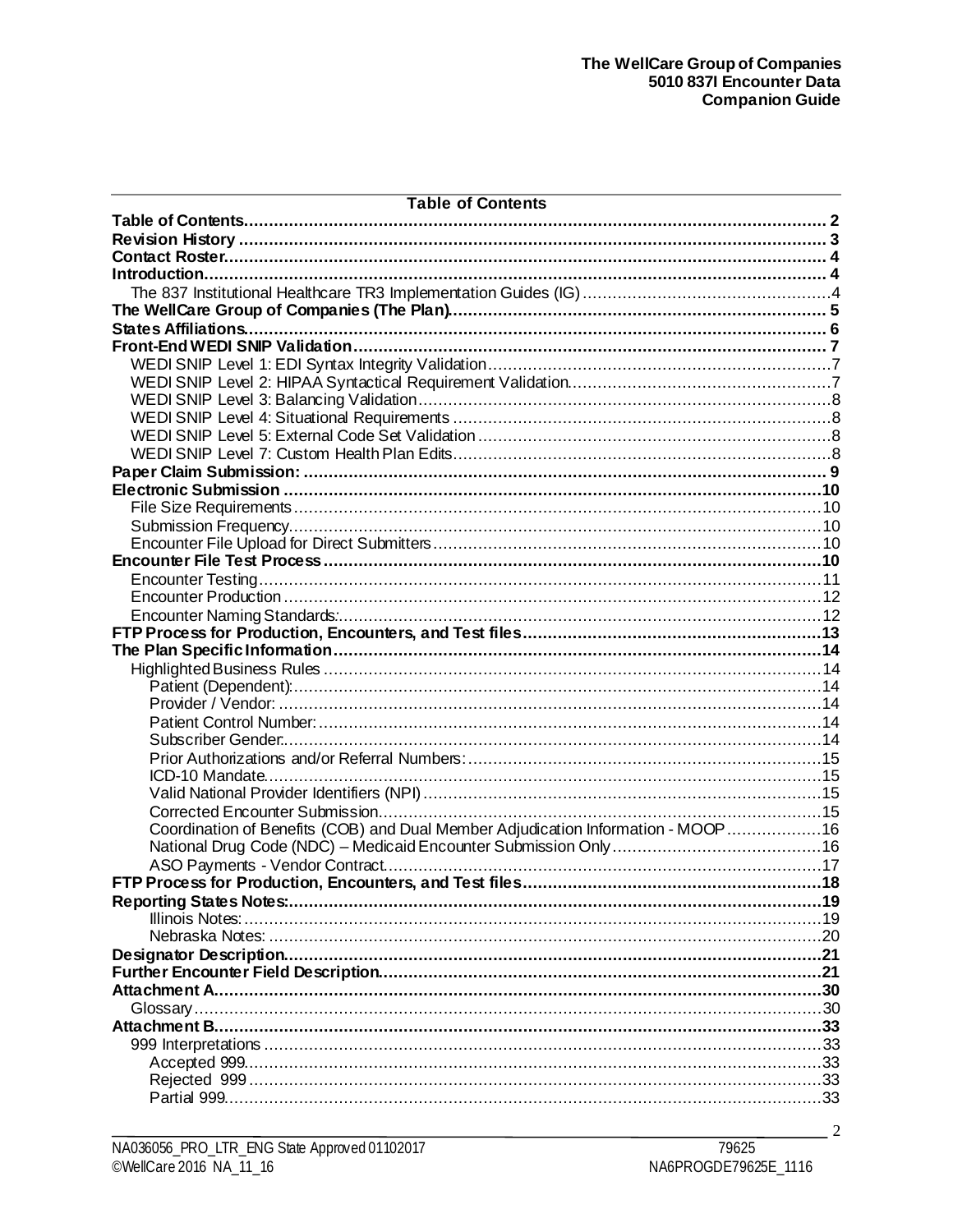# <span id="page-2-0"></span>**Revision History**

| <b>Date</b> | Rev#        | <b>Author</b>                                                          | <b>Description</b>                                                                                                                                                                                            |
|-------------|-------------|------------------------------------------------------------------------|---------------------------------------------------------------------------------------------------------------------------------------------------------------------------------------------------------------|
| 04/06/2012  | 1.00        | Craig Smitman                                                          | <b>Encounters Review</b>                                                                                                                                                                                      |
| 05/04/2013  | 1.01        | <b>Craig Smitman</b>                                                   | Updates made after IL Encounters<br>Review                                                                                                                                                                    |
|             |             |                                                                        |                                                                                                                                                                                                               |
| 09/16/2013  | 1.03        | <b>Craig Smitman</b>                                                   | Updates made after the Encounters team<br>Review                                                                                                                                                              |
| 09/18/2013  | 1.04        | <b>Craig Smitman</b>                                                   | Added ICD-10 Mandate Business Rule<br>and updated the Paper Claim Submission<br>verbiage                                                                                                                      |
| 10/04/2013  | 2.05 Update | Craig Smitman /<br><b>GA Market</b>                                    | Updated the ICD-10 Verbiage to add Date<br>of Service as part of the Mandate.                                                                                                                                 |
| 04/07/2014  | 2.06 Update | Craig Smitman /<br>Joseph Yeckley                                      | <b>New ASO Payment Verbiage</b>                                                                                                                                                                               |
| 07/18/2014  | 2.07 Update | Craig Smitman /<br>Alexei Sorokin                                      | <b>From Draft to Approved</b>                                                                                                                                                                                 |
| 08/06/2014  | 2.08 Update | Craig Smitman /<br><b>Tiffany Hilleary</b>                             | Updated the ICD-10 Start Date and<br>added New States for Windsor and<br>removed EAS Logo.                                                                                                                    |
| 08/30/2015  | 2.09 Update | Craig Smitman /<br><b>Fran Meadows</b>                                 | <b>Removed KY Requirements</b>                                                                                                                                                                                |
| 10/29/2015  | 2.10 Update | <b>Craig Smitman</b>                                                   | Updated the Guide with IA Requirements                                                                                                                                                                        |
| 01/26/2016  | 2.11 Update | Craig Smitman                                                          | Updated what is required in the COB<br>loops for Dual Members for Medicare /<br>Medicaid payments.                                                                                                            |
| 08/03/2016  | 2.12 Update | Craig Smitman                                                          | Removed the IA Requirements<br><b>Added NE Requirements</b><br>Removed the Windsor Logo                                                                                                                       |
| 08/15/2016  | 2.13 Update | Craig Smitman /<br>Edouard<br>Desruisseaux/<br><b>Tiffany Hilleary</b> | Updated the WellCare Group of<br>Companies, State Affiliation and<br><b>Added Patient Status Code note</b><br><b>Updated the Paper Claim Submission</b><br>Added IL Value Code for Birth Wight<br>Requirement |
|             |             |                                                                        |                                                                                                                                                                                                               |

 $=$  3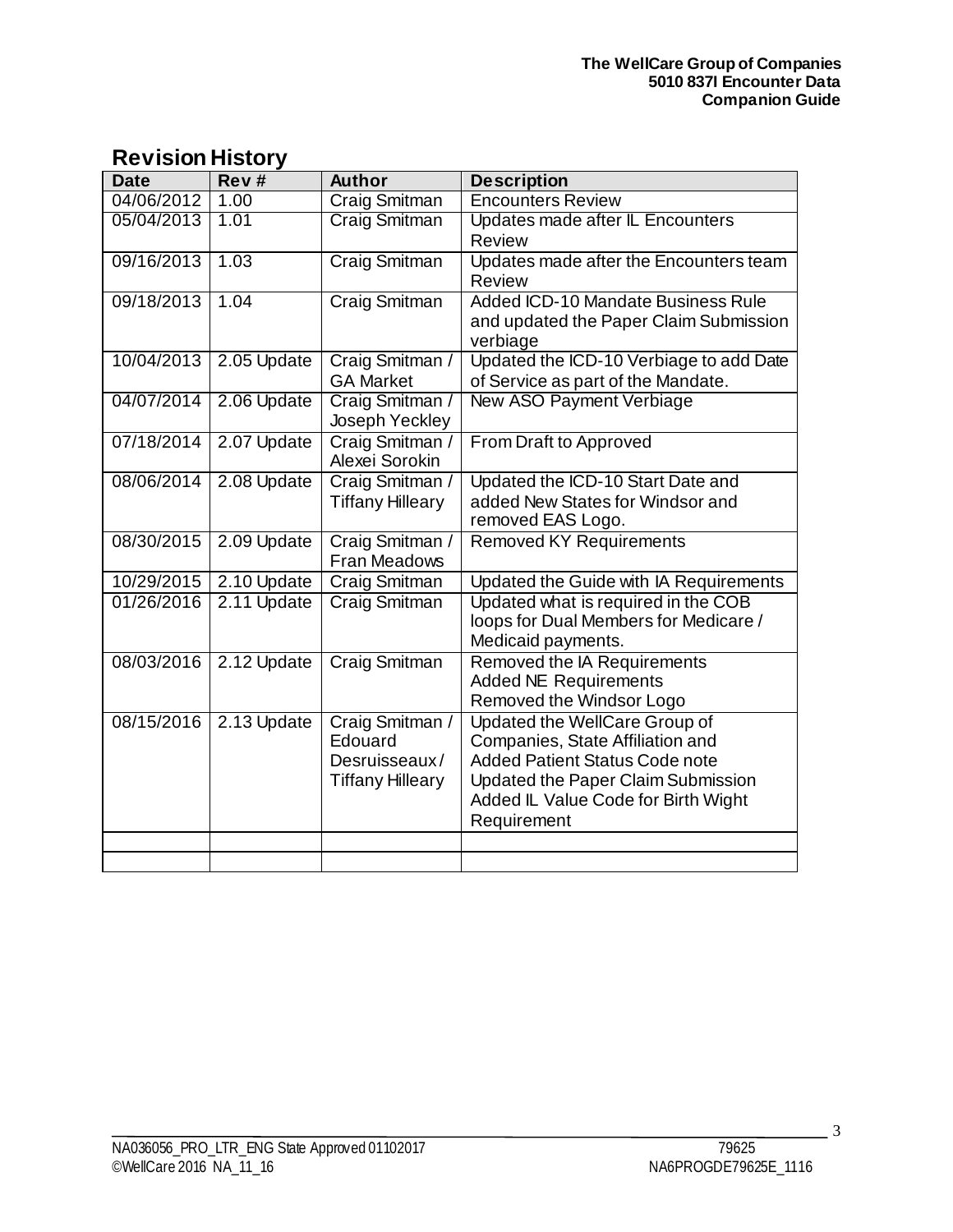### <span id="page-3-0"></span>**Contact Roster**

| Trading Partners and Providers; Questions, Concerns, Testing information please email<br>the following |                                             |  |  |  |  |
|--------------------------------------------------------------------------------------------------------|---------------------------------------------|--|--|--|--|
| <b>EDI Coordinator / Testing</b>                                                                       |                                             |  |  |  |  |
| <b>EDIAnalyst@Wellcare.com</b>                                                                         | Multi group supported email<br>distribution |  |  |  |  |

# <span id="page-3-1"></span>**Introduction**

The WellCare Group of Companies ("The Plan") used the standard format for Encounters Data reporting from Providers and Trading Partners (TPs). WellCare X12N 837 Institutional Encounter 'Companion Guide" is intended for use by The Plan's Providers and TPs in conjunction with HIPAA ANSI ASC X12N Technical Report Type 3 Electronic Transaction Standard (Version – TR3) and its related errata X223A2 Implementation Guide.

The Reference HIPAA TR3 for this Companion Guide is the ANSI ASC X12N 837I TR3 Version – 005010X223 and its related errata X223A2

- UAT 5010 X223A2 Start Date 09/01/2011 for inbound Encounters
- Production 5010 X223A2 Start Date 01/01/2012 for inbound Encounters
- Production 5010 X223A2 Mandate Date 04/01/2012 for inbound Encounters

The Plan's Companion Guides have been written to assist those Providers and Vendors who will be implementing the X12 837I Healthcare Encounter Institutional transactions but does not contradict, disagree, oppose, or otherwise modify the HIPAA Technical Report Type 3 (TR3) in a manner that will make its implementation by users to be out of compliance.

Using this Companion Guide does not mean that an Encounter will be paid. It does not imply payment policies of payers or the benefits that have been purchased by the employer or subscriber. This Companion Guide clarifies the HIPAA-designated standard usage and must be used in conjunction with the following document:

### <span id="page-3-2"></span>**The 837 Institutional Healthcare TR3 Implementation Guides (IG)**

To purchase the IG, contact the Washington Publishing company at **[www.wpc-edi.co](http://www.wpc-edi.com/)m**

This Companion Guide contains data clarifications derived from specific business rules that apply exclusively to Encounters processing for The Plan. Field requirements are located in the ASC X12N 837I (005010X223A2) TR3 Implementation Guide.

Submitters are advised that updates will be made to the Companion Guides on a continual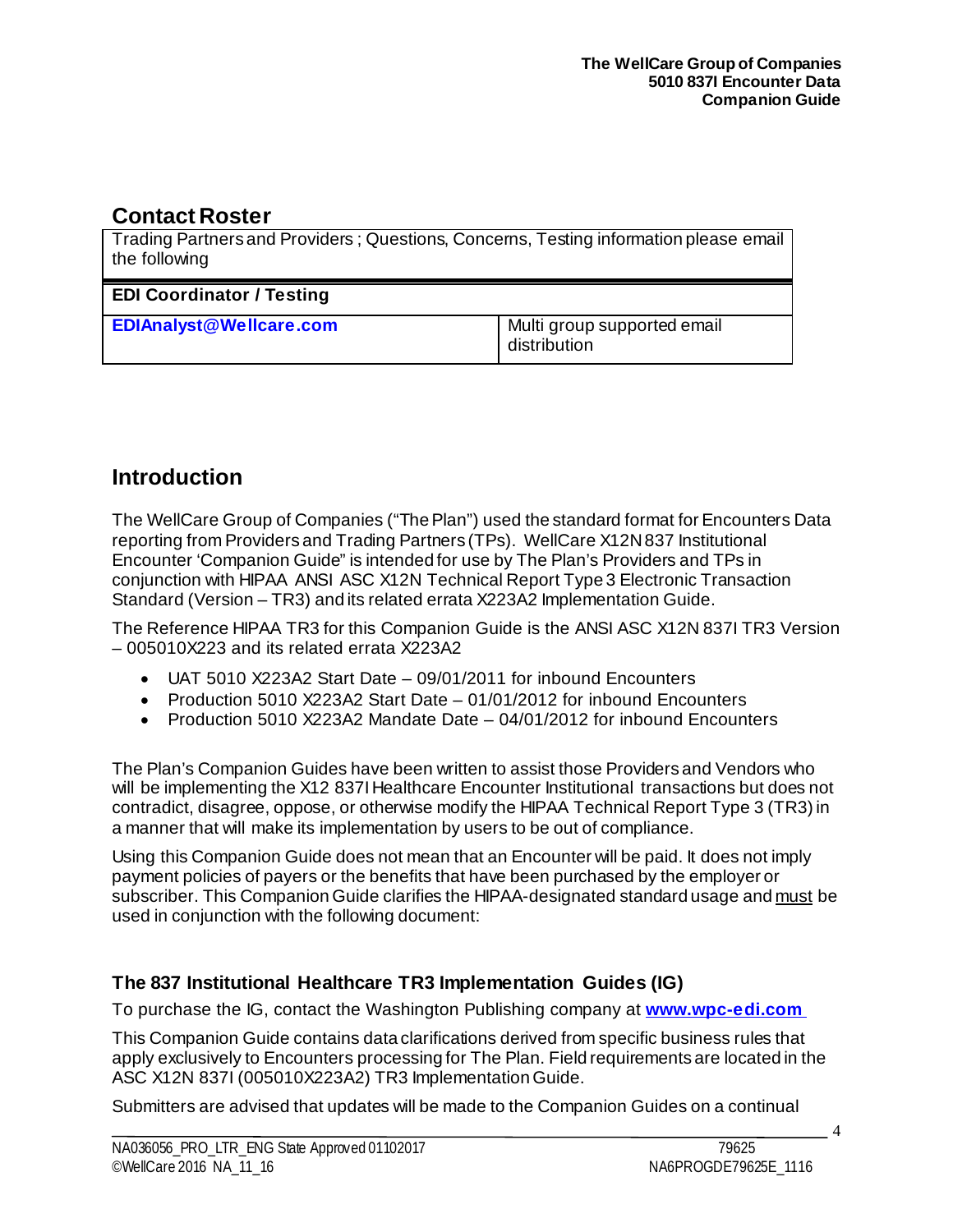basis to include new revisions to the web sites below. Submitters are encouraged to check our website periodically for updates to the Companion Guides.

# <span id="page-4-0"></span>**The WellCare Group of Companies (The Plan)**



'Ohana Health Plan, a plan offered by WellCare Health Insurance of Arizona, Inc.

| WellCare Health Insurance of Illinois, Inc. | Easy Choice California                  |
|---------------------------------------------|-----------------------------------------|
| WellCare Health Insurance of New York, Inc. | WellCare of Texas, Inc.                 |
| WellCare Health Plans of New Jersey, Inc.   | <b>Healthy Connections Prime</b>        |
| WellCare of Nebraska, Inc.                  | Missouri Care, Inc.                     |
| WellCare of Louisiana, Inc.                 | WellCare of South Carolina, Inc.        |
| WellCare of New York, Inc.                  | Easy Choice Health Plan                 |
| WellCare of Connecticut, Inc.               | WellCare of Kentucky, Inc.              |
| WellCare of Georgia, Inc.                   | WellCare Health Plans of Kentucky, Inc. |
| Harmony Health Plan of Illinois, Inc.       | WellCare of Ohio, Inc.                  |
|                                             |                                         |

WellCare of Florida, Inc., operating in Florida as Staywell and Staywell Kids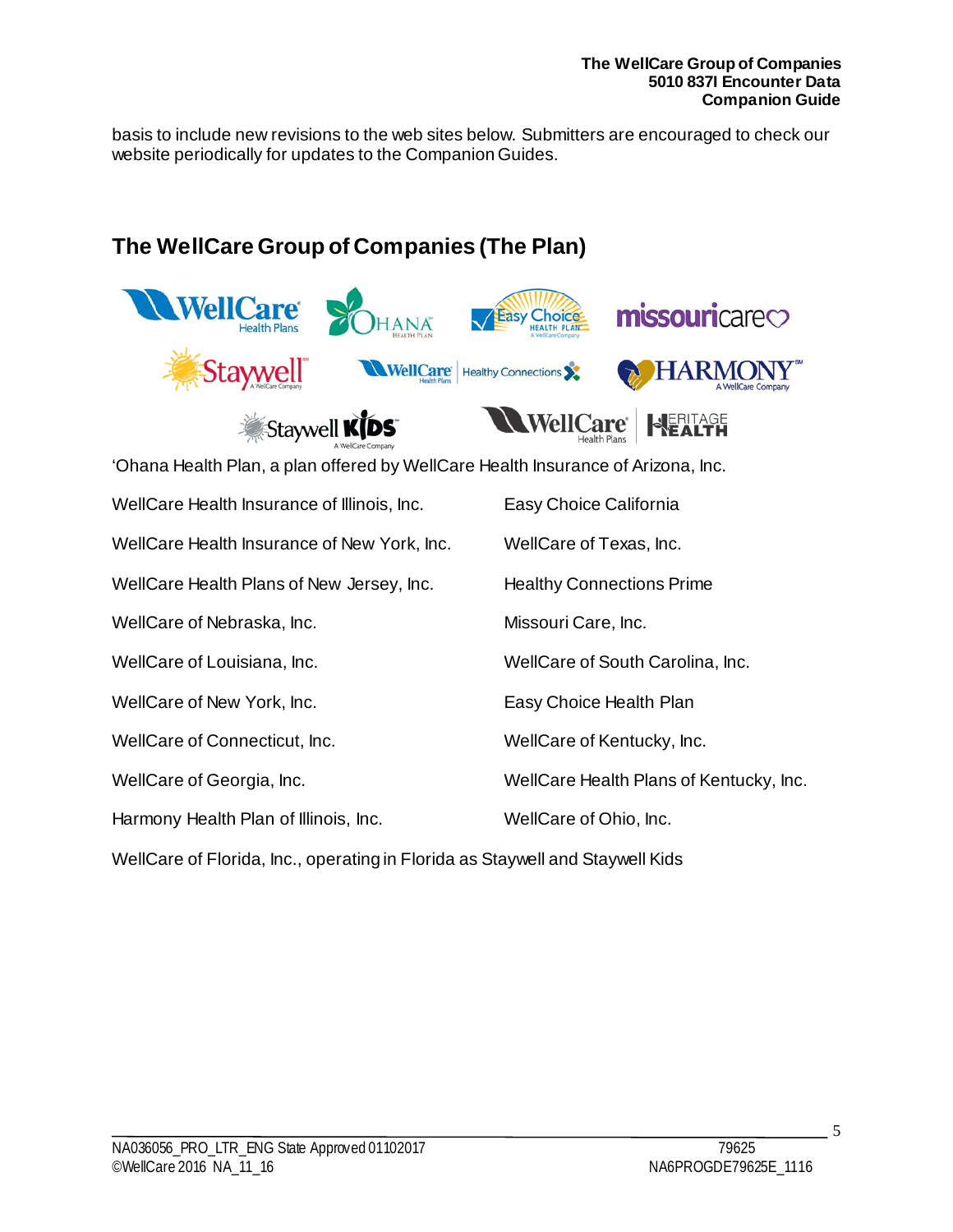# <span id="page-5-0"></span>**State Affiliations**

This Guide covers further clarification to Providers and Trading Partners on how to report Encounters to The Plan. The Plan provides services in the following states:

Arizona – Medicare Arkansas – Medicare California – Medicare/Medicaid Connecticut – Medicare/Medicaid Florida – Medicare/Medicaid Georgia – Medicare/Medicaid Hawaii – Medicare/Medicaid Illinois – Medicare/Medicaid Indiana – Medicare Kentucky – Medicaid/Medicare Louisiana – Medicare Mississippi – Medicare Missouri – Medicare/Medicaid Nebraska – Medicaid New York – Medicare/Medicaid New Jersey – Medicare/Medicaid Ohio – Medicare South Carolina – Medicaid/Medicare Texas – Medicaid Tennessee – Medicare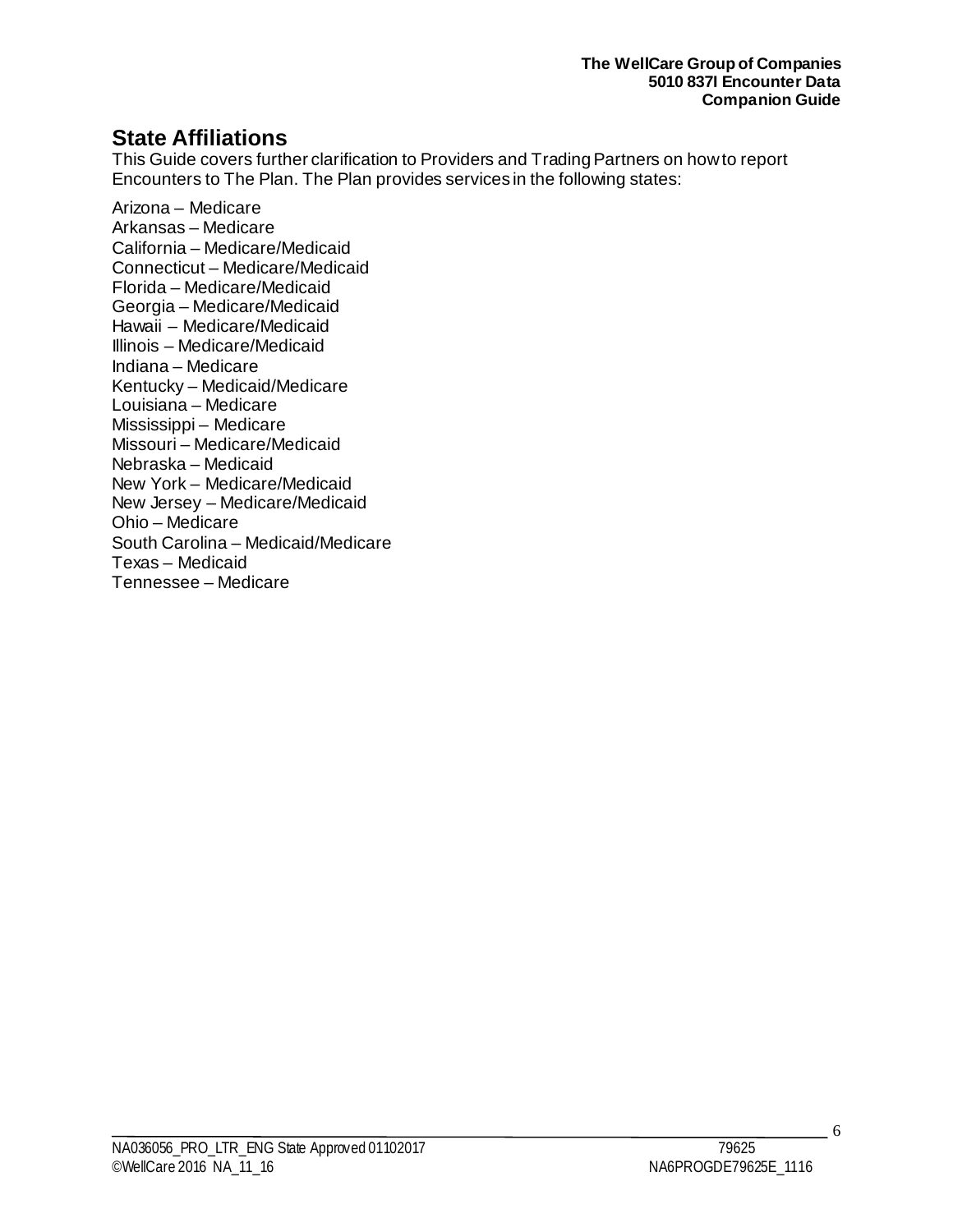# <span id="page-6-0"></span>**Front-End WEDI SNIP Validation**

The Front-End System, utilizing EDIFECS Validation Engine, will be performing the Workgroup for Electronic Data Interchange (WEDI) Strategic National Implementation Process (SNIP) Validation. Any Encounters that do not pass WEDI SNIP Validations will be rejected. Below are a few examples of the Health Plans' SNIP level requirements:

### <span id="page-6-1"></span>**WEDI SNIP Level 1: EDI Syntax Integrity Validation**

• Syntax errors also referred to as Integrity Testing, which is at the file level. This level will verify that valid EDI syntax for each type of transaction has been submitted. When these errors are received, the entire file will be rejected back to the submitter. Errors can occur at the file level, batch level within a file, or individual Encounter level. It is therefore possible that an entire file or just part of a file could be rejected and sent back to the submitter when one of these errors is encountered.

Examples of these errors include but are not limited to:

- Invalid date or time
- Invalid telephone number
- The data element is too long (i.e., the Encounter form field expects a numerical figure 9 characters long but reads 10 or more characters)
- Field 'Name' is required on the Reject Response Transaction (i.e., Field 'ID' is missing. It is required when Reject Response is "R")
- A slash is not allowed as a value for dates (i.e., date of service is expected to be in a numerical format of CCYYMMDD and MM/DD/CCYY is entered improperly)

#### <span id="page-6-2"></span>**WEDI SNIP Level 2: HIPAA Syntactical Requirement Validation**

• This level is for HIPAA syntax errors. This level is also referred to as Requirement Testing. This level will verify that the transaction sets adhere to HIPAA Implementation guides.

Examples of these errors include but are not limited to:

- Social Security Number is not valid.
- Procedure Date is required when ICD Codes are reported.
- Encounter number limit per transaction has been exceeded.
- 'Name' is required when ID is not sent.
- Revenue Code should not be used when it is already used as a Procedure Code.
- NPI number is invalid for 'Name'.
- State code is required for an auto accident.
- Employer Identification Number (EIN) is invalid.
- Missing/invalid Patient information. Member identification missing or invalid. Patient's city, state, or ZIP is missing or invalid.
- Invalid character or data element. The data element size is invalid or has invalid character limits.
- Missing NPI. WellCare requires NPI numbers on Encounters as of May 23, 2008, in accordance with HIPAA guidelines. An NPI must be a valid 10-digit number.
- Legacy ID still on Encounter. Legacy numbers include Provider IDs, Medicaid and Medicare IDs, UPIN and State License numbers. All legacy numbers need to be removed from Encounters.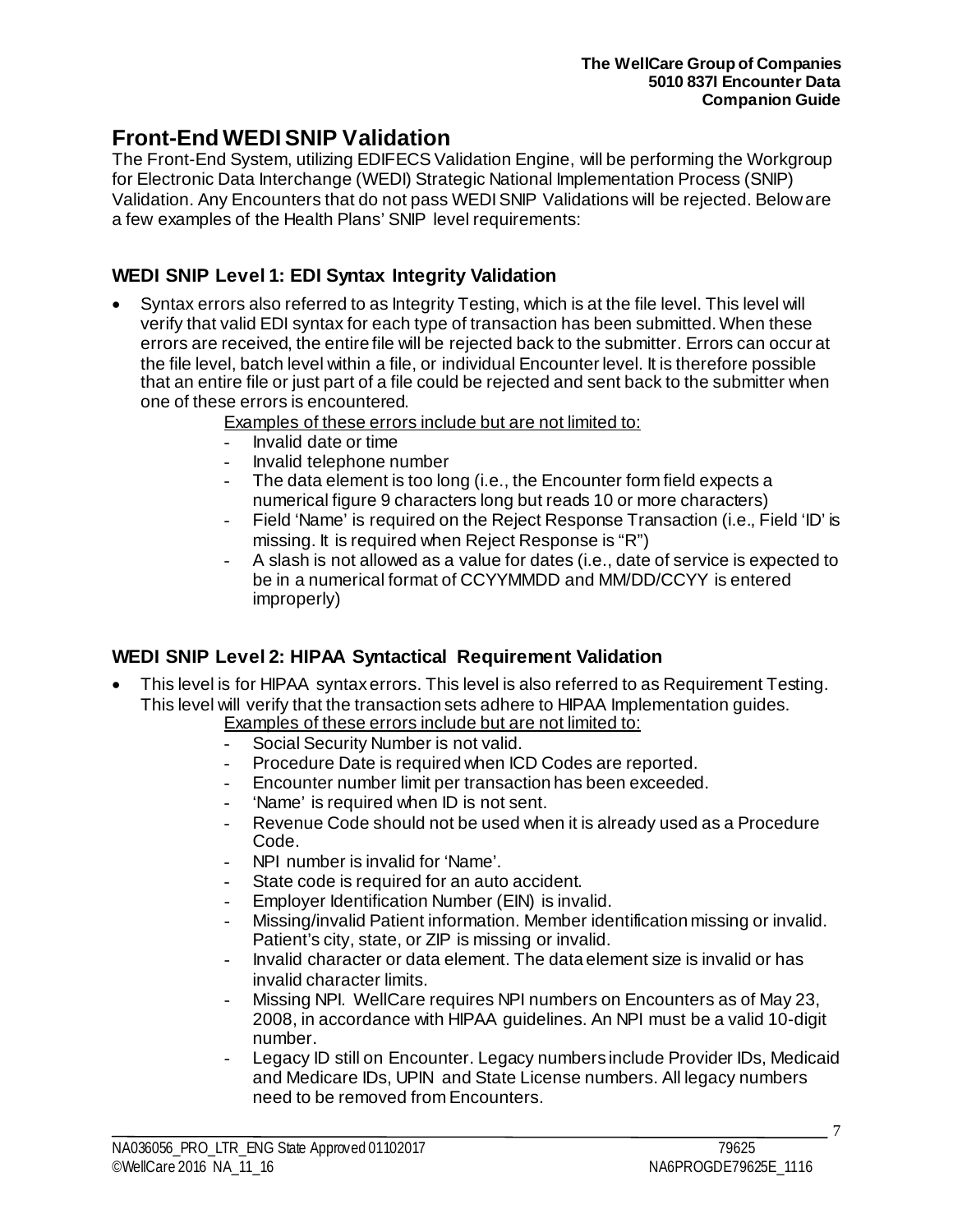### <span id="page-7-0"></span>**WEDI SNIP Level 3: Balancing Validation**

- This level is for balancing of the Encounter. This level will validate the transactions submitted for balanced field totals and financial balancing of Encounters.
	- Examples of these errors include but are not limited to:
	- Total charge amount for services does not equal sum of lines charges.
	- Service line payment amount failed to balance against adjusted line amount.

#### <span id="page-7-1"></span>**WEDI SNIP Level 4: Situational Requirements**

- This level is for Situation Requirements/Testing. This level will test specific inter-segment situations as defined in the implementation guide, where if A occurs, then B must be populated.
	- Examples of these errors include but are not limited to:
	- If the Encounter is for an auto accident, the accident date must be present.
	- Patient Reason for Visit is required on unscheduled outpatient visits.
	- Effective date of coverage is required when adding new coverage for a member.
	- Physical address of service location is required for all places of service billed.
	- Referral number is required when a referral is involved.
	- Subscriber Primary ID is required when Subscriber is the Patient.<br>- Paver ID should match to the previously defined Primary Identifier
	- Payer ID should match to the previously defined Primary Identifier of Other Payer.

#### <span id="page-7-2"></span>**WEDI SNIP Level 5: External Code Set Validation**

• This level not only validates the code sets, but also ensures the usage is appropriate for any particular transaction and appropriate with the coding guidelines that apply to the specific code set.

Examples of these errors include but are not limited to:

- Validated CPT code
- ICD Codes
- ZIP code
- National Drug Code (NDC)
- Taxonomy Code validation
- State code
- Point of Origin for Admission or Status codes Box 15 (UB-04)
- Adjustment Reason Codes and their appropriate use within the transaction

#### <span id="page-7-3"></span>**WEDI SNIP Level 7: Custom Health Plan Edits**

• This level is intended for specific Business Requirements by the Health Plan that are not covered within the WEDI SNIP and the Implementation Guide.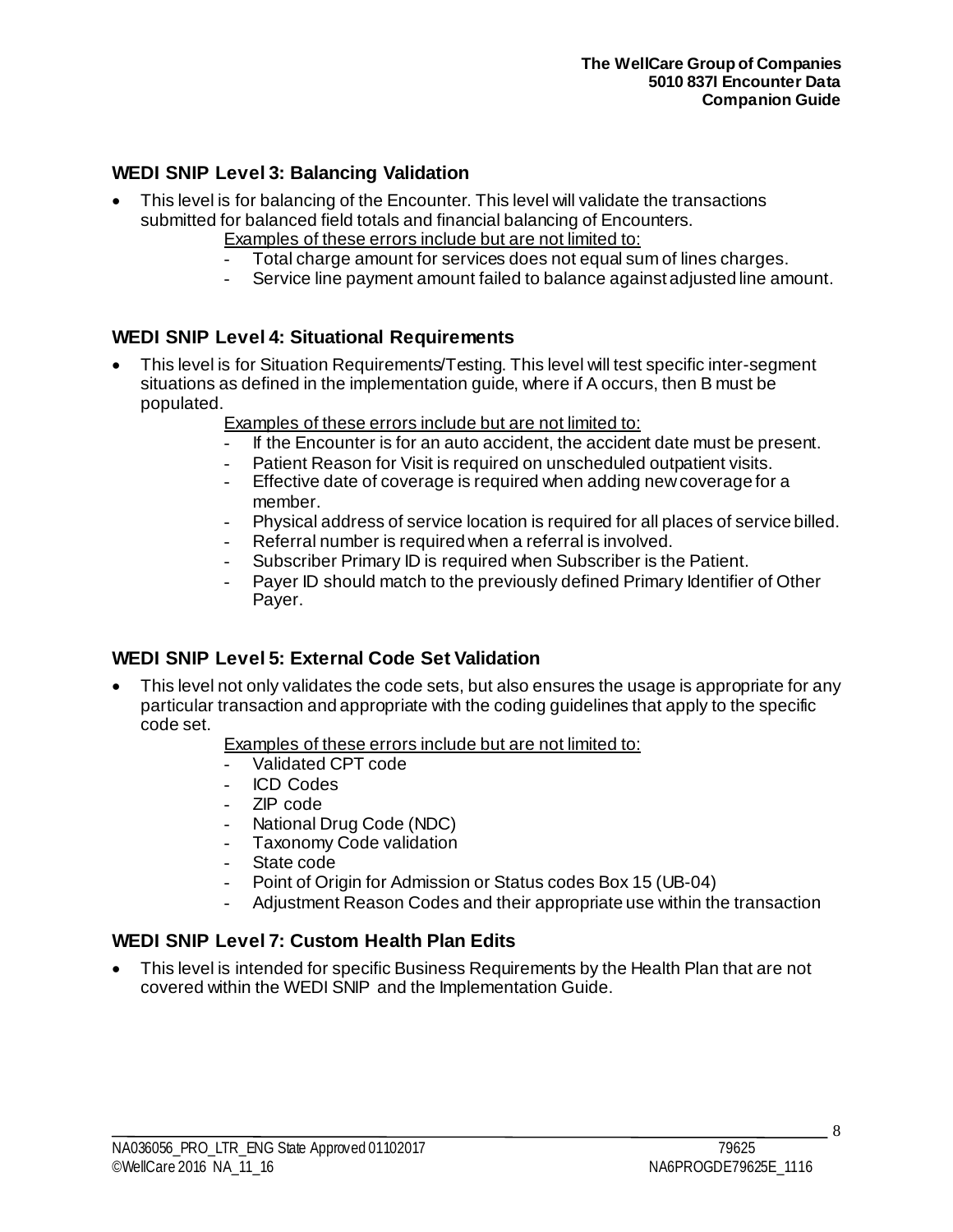#### <span id="page-8-0"></span>**Paper Claim Submission:**

For Optical Character Recognition (OCR) from Paper to EDI, all Paper claims must meet the criteria below to be submitted as a "Clean EDI Claim" for The Plan EDI Gateway and Core Systems Adjudication.

- The Health Plan requires a "Clean EDI Claim" submission for all paper claims.
	- o This means that the claims must be in the nationally accepted HIPAA paper format along with the standard coding guidelines with no further information, adjustments, or alteration in order to be processed and paid by the Health Plan.
- Paper claims must be submitted on the original "Red and White Claims" UB-04 Claim Forms or their successor with "drop out" red ink.
- In addition to CMS mandating the use of Red Claims, the Health Plan requires certain standards, since all Paper claims are read through OCR software. This technology allows the Health Plan to process claims with greater accuracy and speed.
	- o All forms should be printed or typed in **large**, capitalized black font.
	- o The font theme should be **Arial** with a point size of **10, 11,** or **12**.
- After OCR, all paper claims are subjected to WEDI SNIP Validation.
- The Health Plan will not accept the following:
	- Handwritten claims
	- Faxed or altered claim forms
	- Black and white copied forms
	- Outdated CMS claim forms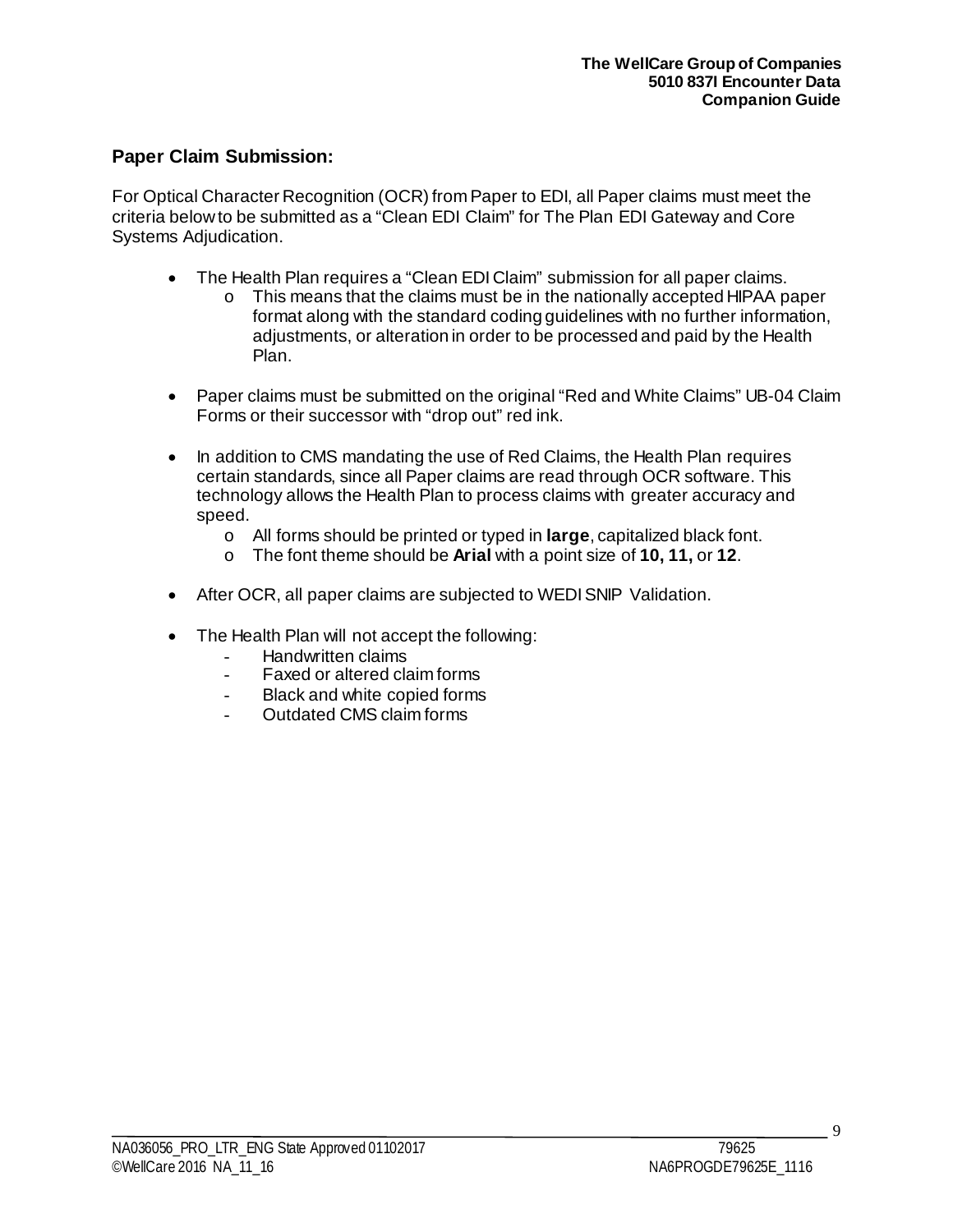# <span id="page-9-0"></span>**Electronic Submission**

The Plan can only process one (1) ISA GS and IEA GE Segments per file sent. The Plan can process multiple ST & SE transactions of the same transaction type with in the ISA GS and IEA GE Segments

Institutional Encounters submitted using the TS3 format must be in a separate file from all FFS reporting.

When sending Institutional Encounters, The Plan expects the BHT06 to be:

- Encounters Identifier has to be set to "**RP**" (Reporting).
- FFS Identifier has to be set to "**CH**" (Chargeable). See the FFS Companion Guides for complete details on files and validation requirements.
- The Plan will not process "**31**" (Subrogation Demand) Encounters. These Encounters will be rejected.

#### <span id="page-9-1"></span>**File Size Requirements**

The following list outlines the file sizes by transaction type:

| <b>Transaction Type</b> | <b>Testing Purposes</b> | <b>Production Purposes</b>                                 |
|-------------------------|-------------------------|------------------------------------------------------------|
| 837I Format             | 50-100 Encounters       | $\leq 5000$ Encounters per<br>ST/SE.<br>10 ST/SE per file. |

#### <span id="page-9-2"></span>**Submission Frequency**

We process files 24 hours a day, 7 days a week, 365 days per year.

#### <span id="page-9-3"></span>**Encounter File Upload for Direct Submitters**

#### <span id="page-9-4"></span>**Encounter File Test Process**

The Plan will accept test files on a case-by-case basis. Notify the Testing Coordinator of your intent to test and to schedule accordingly.

#### *IF YOU DO NOT NOTIFY THE PLAN OF YOUR INTENT TO TEST, YOUR ENCOUNTER SUBMISSION MAY BE OVERLOOKED.*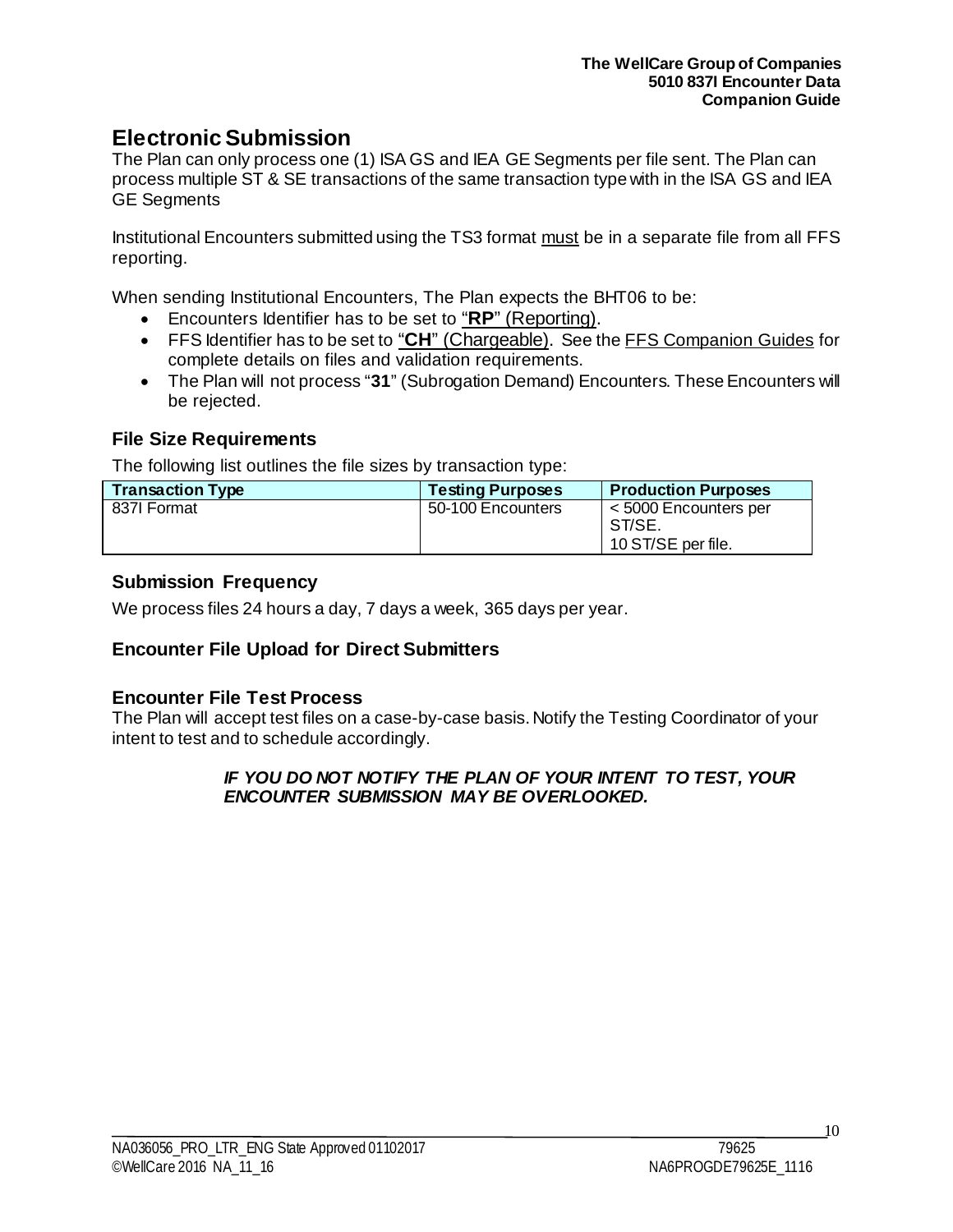#### <span id="page-10-0"></span>**Encounter Testing**

- 1. Create test files in the ANSI ASC X12N 837I format.
	- Files should include all types of provider Encounters.
	- Batch files by 837I type of Encounter and group by month.
	- Set Header Loops for Test:
		- o Header ISA15 to "**T**"
		- Header BHT06 use "RP" in the Header for encounters
- 2. Name each batch file according to the File Naming Standards listed below:
	- Your company Identifier short name must be 5 characters (Example: CMPNM)
	- 837TEST
	- Date test file is submitted to The Plan (CCYYMMDDHHMM)
	- Last byte equaling file type **I** = Institutional Services **Example:** CMPNM \_837TEST\_200509011525**I**
- 3. Transmit your **TEST** files to The Plan's SFTP site: **[https://edi.wellcare.com](https://edi.wellcare.com/)** or submit through your Clearinghouse.
- 4. Email a copy of the file Upload Response and your file name to the EDI Coordinator (See contact roster).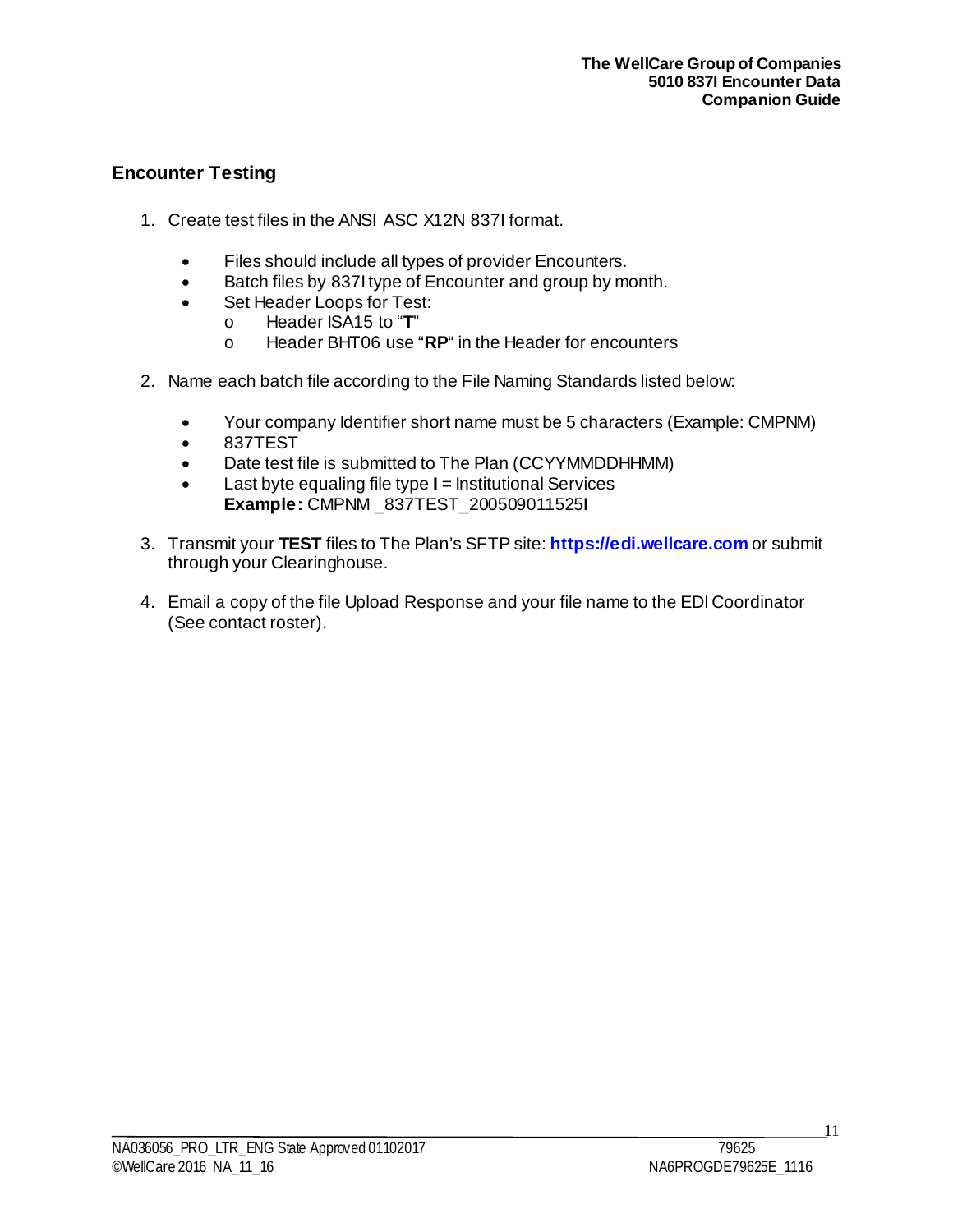#### <span id="page-11-0"></span>**Encounter Production**

After the Provider or TPs are production-ready, The Plan will accept ANSI ASC X12N 837I format and process batch files daily. Files must have the appropriate PRODUCTION identifiers as listed in the 837I Mapping Documents.

#### <span id="page-11-1"></span>**Encounter Naming Standards**

The Plan uses the file name to help track each batch file from the drop-off site through the end processing into The Plan's data warehouse.

- 1. Encounter Header information for Production and Encounters IDs:
	- Set Header Loops for Production:
		- o Header ISA15 to "**P**"
		- Header BHT06 use "RP" in the Header for encounters
- 2. Name each batch file according to the File Naming Standards listed below:
	- **Your company** Identifier short name must be 5 characters (Example: CMPNM)
	- 837PROD
	- Date production file is submitted to The Plan (CCYYMMDDHHMM)
	- Last byte equaling file type **I** = Institutional Services
	- **Example**: CMPNM \_837PROD\_200509011525**I**
- 3. The Plan recommends the use of EDIFECS or CLAREDI for SNIP Levels 1 through 5 for integrity testing before uploading your production files.
- 4. Transmit your Production files to The Plan through the SFTP site or through your clearinghouse. For direct submitters see *FTP Process* section.
- 5. After the file has passed through The Plan's Enterprise Systems validation process, (includes business edits), the electronic ANSI ASC X12N 999 (Functional Acknowledgement) outlining file acceptance/rejection will be posted to the SFTP site within 24 hours. See the 837 IG for additional information about the response coding and Attachment C in this Guide for examples.
- 6. If the file is unreadable then trading partner will be notified by a third-party coordinator via email.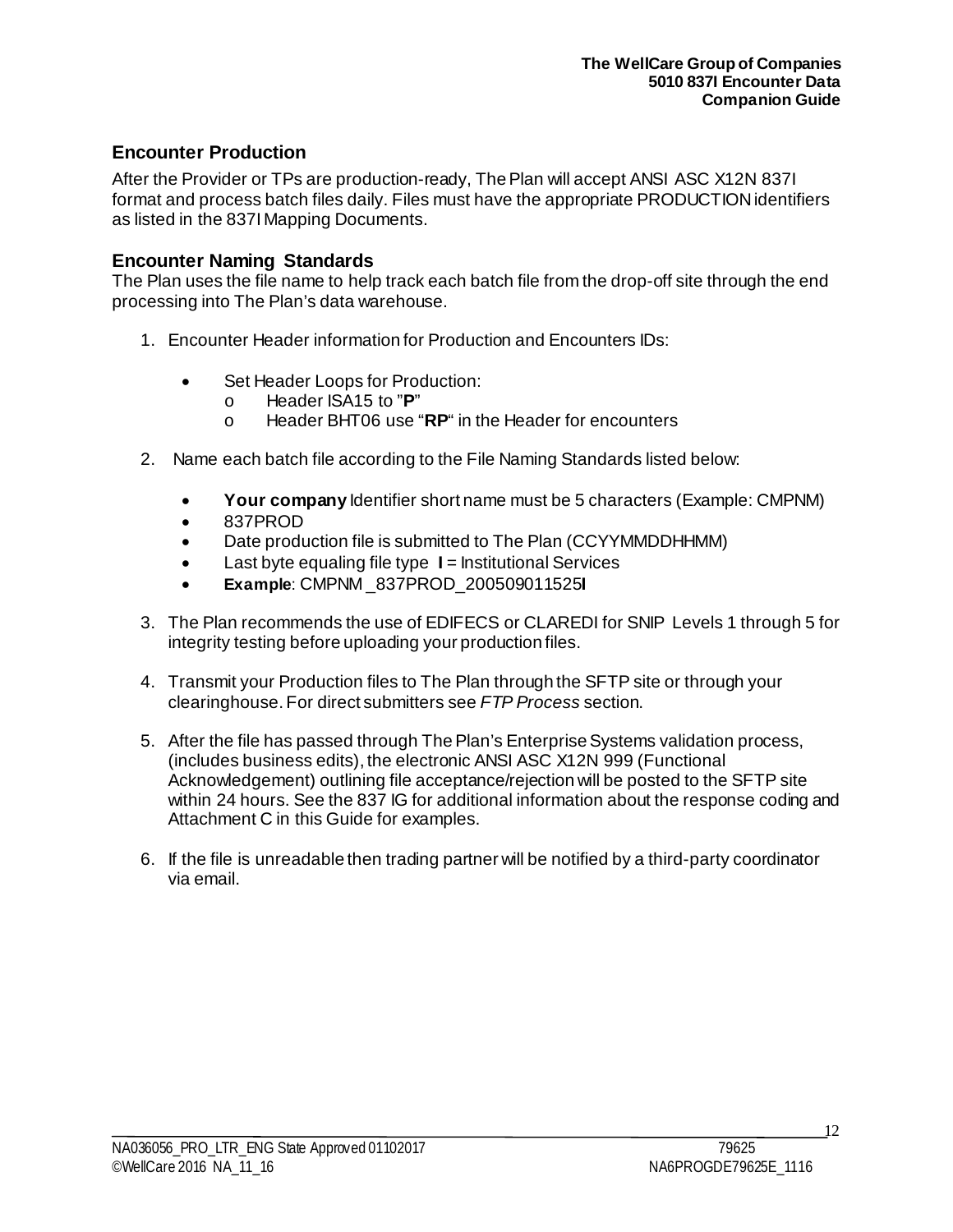# <span id="page-12-0"></span>**FTP Process for Production, Encounters, and Test files**

### **Secure File Transfer Protocol**

MOVEit<sup>®</sup> is The Plan's preferred file transfer method of transferring electronic transactions over the Internet. It has the FTP option or online web interface.

Secure File Transfer Protocol (SFTP) is specifically designed to handle large files and sensitive data. The Plan uses Secure Sockets Layer (SSL) technology, the standard internet security and SFTP ensures unreadable data transmissions over the internet without a proper digital certificate.

Registered users are assigned a secure mailbox where all reports are posted. Upon enrollment, they will receive a login and password.

In order to send files to The Plan submitters need to have an FTP client that supports AUTH SSL encryption.

The AUTH command allows The Plan to specify the authentication mechanism name to be used for securing the FTP session. Sample FTP client examples are:

- WS FTP PRO<sup>®</sup> (The commercial version supports automation and scripting). WS FTP PRO® has instructions on how to connect to a WS\_FTP Server using SSL.
- Core FTP Lite<sup>®</sup> (The free version supports manual transfers). Core FTP Lite<sup>®</sup> has instructions on how to connect to a WS FTP Server. Also, The Plan can help you with setup.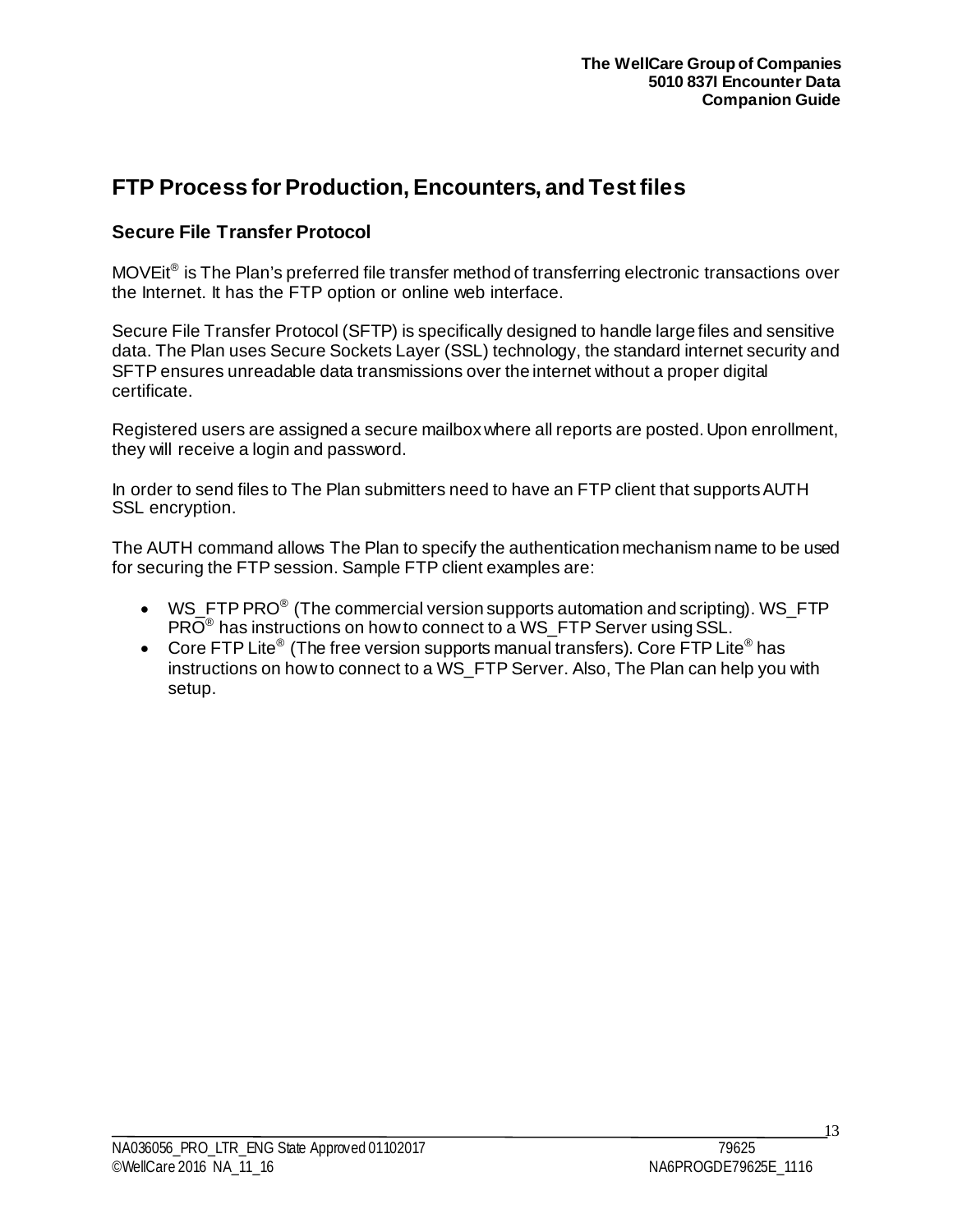# <span id="page-13-0"></span>**The Plan Specific Information**

### <span id="page-13-1"></span>**Highlighted Business Rules**

### <span id="page-13-2"></span>**Patient (Dependent):**

The Plan will reject and will not pay any Encounters that indicate that the patient is the dependent. These Loops consist of the following:

- Patient Hierarchical (2000C) Loop
- Patient Name (2010CA) Loop

All Newborn and Dependents must have Medicaid or Medicare ID as per the States and CMS requirements. The Members' IDs must be in the Subscriber Loops that consist of the following:

- Subscriber Hierarchical (2000B) Loop
- Subscriber Name (2010BA) Loop
- Payer Name (2010BB) Loop

#### <span id="page-13-3"></span>**Provider/Vendor:**

- The Billing Provider Name in Loop 2010AA must be a Billing agent, the Provider or Vendor that will receive the Payment in the 835 transaction for Encounters.
- The Taxonomy Code within the Billing Provider Hierarchical Level (2000A) Loop (PRV) Segment is required for all Encounter submissions. The Taxonomy reported on the Encounter must match the Billing Provider's specialty, which is maintained by the Workgroup for Electronic Data Interchange (WEDI).
- The Attending Provider who has overall responsibility for the patient's medical care and treatment reported in this Encounter must be identified for all Inpatient Encounter submissions. When using the Attending Provider Loop (2310A), The Plan requires that the Taxonomy Code be populated in the PRV Segment. The Taxonomy code must match the Attending Provider's specialty, which is maintained by the Workgroup for Electronic Data Interchange (WEDI).
- The Plan requires the Name and Physical Address where Services were rendered in Service Facility Location Name in Loop 2310E only if it is different than Billing Address in the 2010AA loop. This Loop must not contain a P.O. box in the Address (N3) Segment.

#### <span id="page-13-4"></span>**Patient Control Number:**

The Plan requires that the Patient Control Number in the Encounter Information (2300) Loop (CLM01) Segment be unique for each Encounter submitted and cannot repeat at any time.

#### <span id="page-13-5"></span>**Subscriber Gender:**

The Plan will reject any Encounter that has the Subscriber Gender Code in the Subscriber Demographic Information (2010BA) loop as "U" – Unknown. This Element must be "F" – Female or "M" – Male.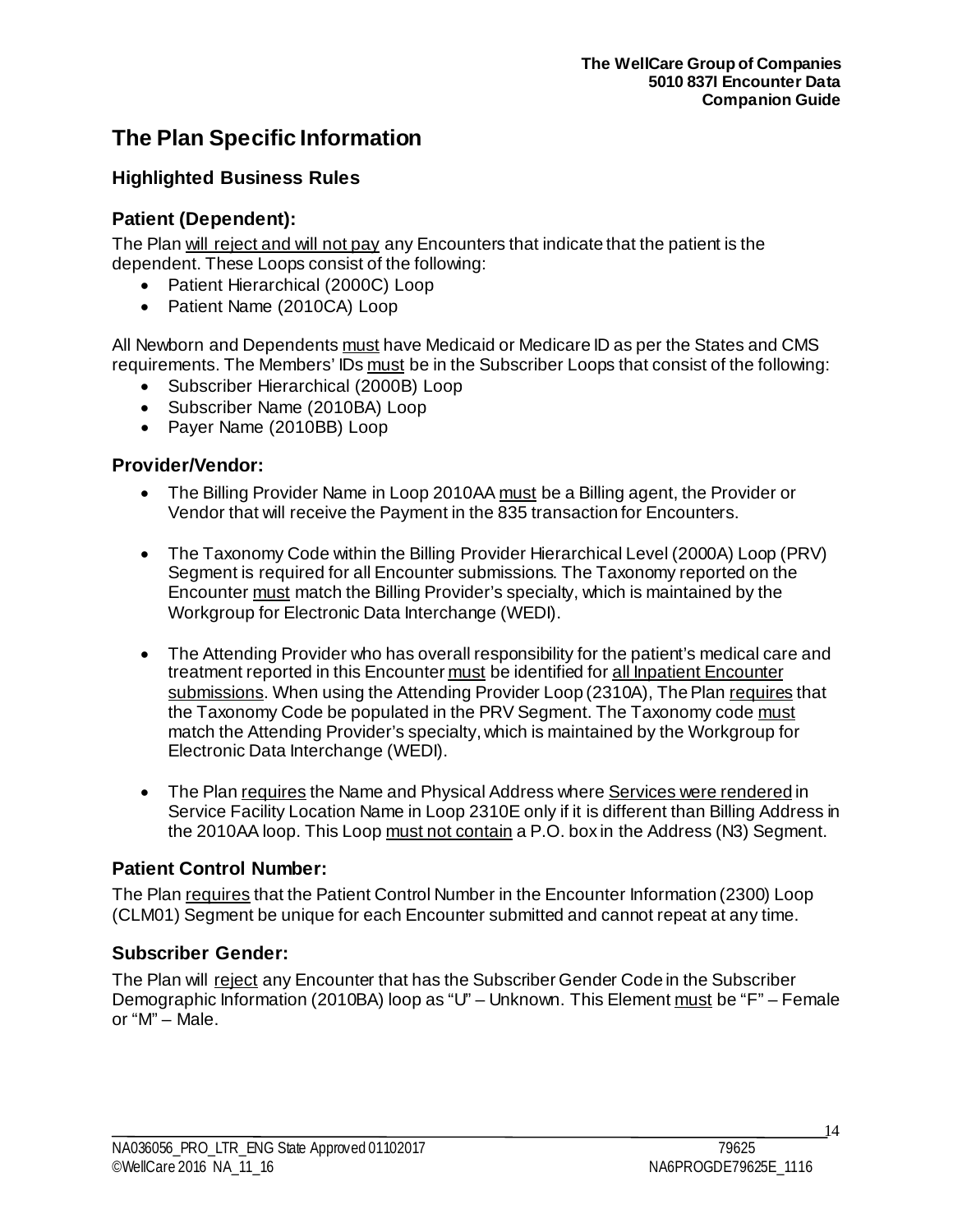#### <span id="page-14-0"></span>**Prior Authorizations and/or Referral Numbers:**

The Plan requires all submitters to send the Prior Authorizations and/or Referral Numbers when assigned by The Plan. The Plan will deny any services as "Not Covered," if the services require an Authorization and/or Referral.

#### <span id="page-14-1"></span>**ICD-10 Mandate**

As of Oct 1, 2015, ICD-9 Diagnosis Codes cannot be used for services provided on or after this date. We will only accept ICD-10 Diagnosis Codes on all claims for Service Dates on or after Oct 1, 2015, and we will reject any claims that have both ICD-9 and ICD-10 codes on the same claim after such date. Please refer to CMS website for more information about ICD-10 Diagnosis Codes **[www.cms.gov](http://www.cms.gov/)**. Please see the NUCC guide for billing details. Please see 837 IG for EDI for correct qualifier to use with the ICD-10 Diagnosis Codes.

#### <span id="page-14-2"></span>**Valid National Provider Identifiers (NPI)**

All Submitters are required to use the National Provider Identification (NPI) numbers that is now required in the ANSI ASC X12N 837 as per the 837 Institutional (TR3) Implementation Guide for all appropriate Loops, with the exception of atypical providers. Atypical providers must preregister with The Plan before submitting claims to avoid NPI rejections. Atypical providers are classified as non-health care providers such as taxi drivers, carpenters, and personal care providers.

#### <span id="page-14-3"></span>**Corrected Encounter Submission**

#### **Replacement (Adjustment) Encounter or Void/Cancel Encounter**

When submitting a "Corrected Encounter", use the appropriate Encounter Frequency Type Code in the CLM05-3 segment. Please indicate whether for Replacement (Adjustment) of prior Encounter "7" or a Void/Cancel of prior Encounter "8".

Also, per the Implementation Guide – when "7" or "8" is used as Encounter Frequency Type Code for Replacement or Void/Cancel of Prior Encounter Submission, the Encounter Level information in Loop 2300 and segment REF with an F8 qualifier must contain The Plan's WellCare Control Number (WCN). This can be found in the 277CA that is sent along with the 999 and the 277U(if requested).

#### **To submit a corrected or voided claim via paper**

- For Institutional claims, provider must include the original WellCare claim number and bill frequency code per industry standards.
- For Professional claims, the provider must include the original WellCare claim number and bill frequency code per industry standards. When submitting a Corrected or Voided claim, enter the appropriate bill frequency code left-justified in the left-hand side of Box 22.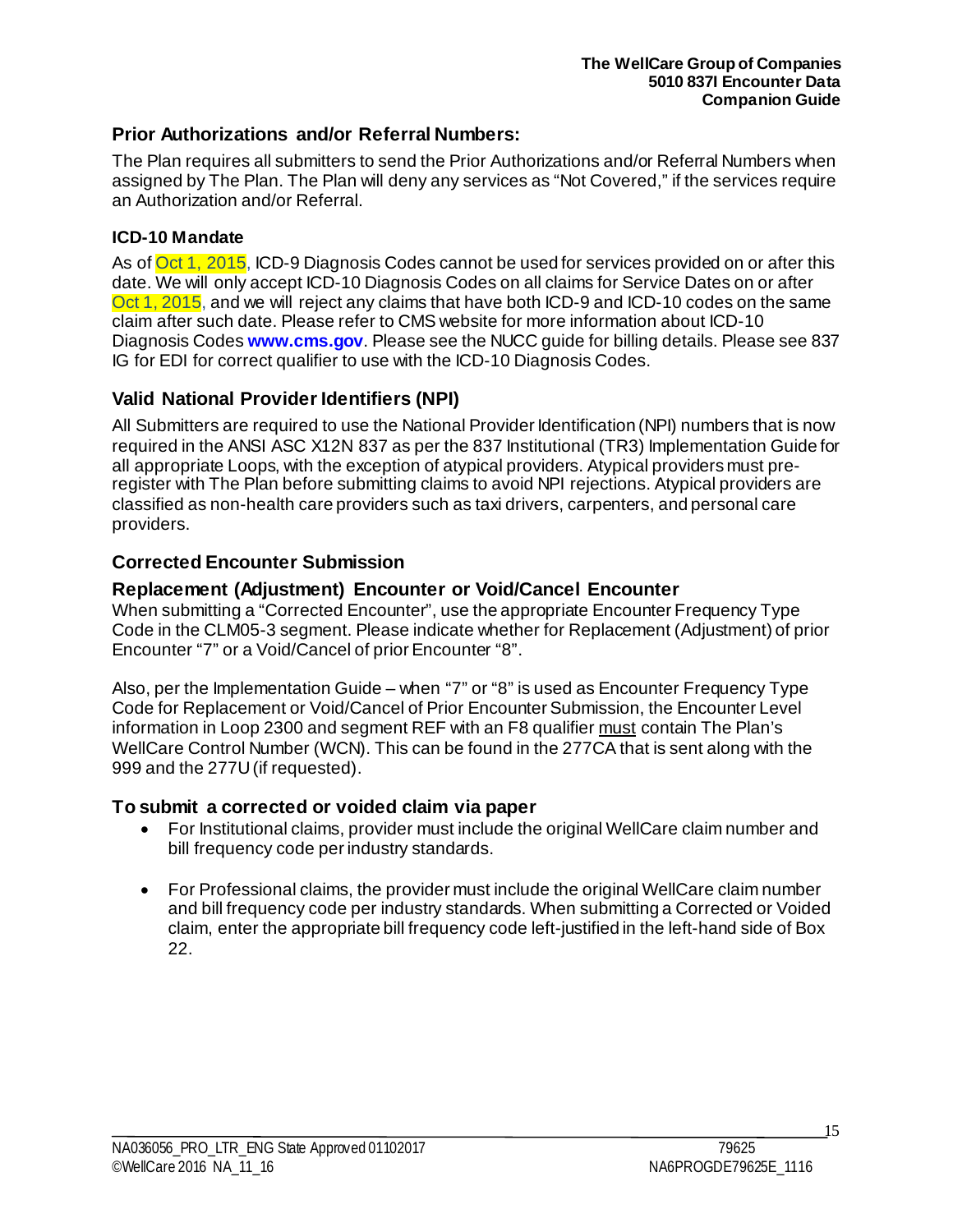#### <span id="page-15-0"></span>**Coordination of Benefits (COB) and Dual Member Adjudication Information - MOOP**

All Submitters that adjudicate Encounters for The Plan HMO or have COB information from other payers are required to send in all the Coordination of Benefits and Adjudication Loops as per the Coordination of Benefits 1.4.1 section within the 837 Institutional (TR3) Implementation Guide.

Providers and Vendors must have the 837 Institutional (TR3) Implementation Guide in conjunction with this Companion Guide to create the Loops below correctly.

The required Loops and Segments that are needed to be sent for a Compliant COB are as follows:

- Other Subscriber Information (2320) Loop
- Other Subscriber Name (2330A) Loop
- Line Adiudication Information (2430) Loop
	- o For Out-of-Pocket amounts, use Loop ID 2430 220 Position 300 Data Element 782 for Patient Responsibility
	- o This includes Coinsurance, Co-pays and Deductibles Please refer to Code Set 139 for the correct Encounter Adjustment Reason Code
- Dual Member specific requirement on Encounter submission from Vendors:
	- $\circ$  2330B payer loop Dual Member submissions Vendors have to report both 2320 COB payer loops (Medicaid and Medicare) even if the benefits are covered under either Medicaid or Medicare.
	- $\circ$  If the benefits are covered under Medicaid only then paid amount should be reported under Medicaid COB loop with Medicaid payer ID = 'WELLCAREMCD' and Medicare COB loop with zero paid amount under payer ID = 'WELLCAREMCR'.
	- o If the benefits are covered under Medicare, then COB paid amount should be reported under Medicare COB loop with NM109 payer id = 'WELLCAREMCR' and Medicaid COB loop with zero paid amount under payer  $ID =$ 'WELLCAREMCD'.
	- o Payer IDs to be used in 2320 COB loop
		- WELLCAREMCD for Medicaid
		- WELLCAREMCR for Medicare payer

### <span id="page-15-1"></span>**National Drug Code (NDC) – Medicaid Encounter Submission Only**

Per the 837 Institutional (TR3) Implementation Guide, all Submitters are required to supply the National Drug Code (NDC) for all HCPCS J-codes submitted on the Encounter. The NDC must be reported in Loop 2410 Segment LIN03. Also, per the Implementation Guide, the Drug Quantity and Price must be reported within the CTP segment. The Plan uses the First Data Bank (FDB) and CMS to validate the NDC codes for the source of truth.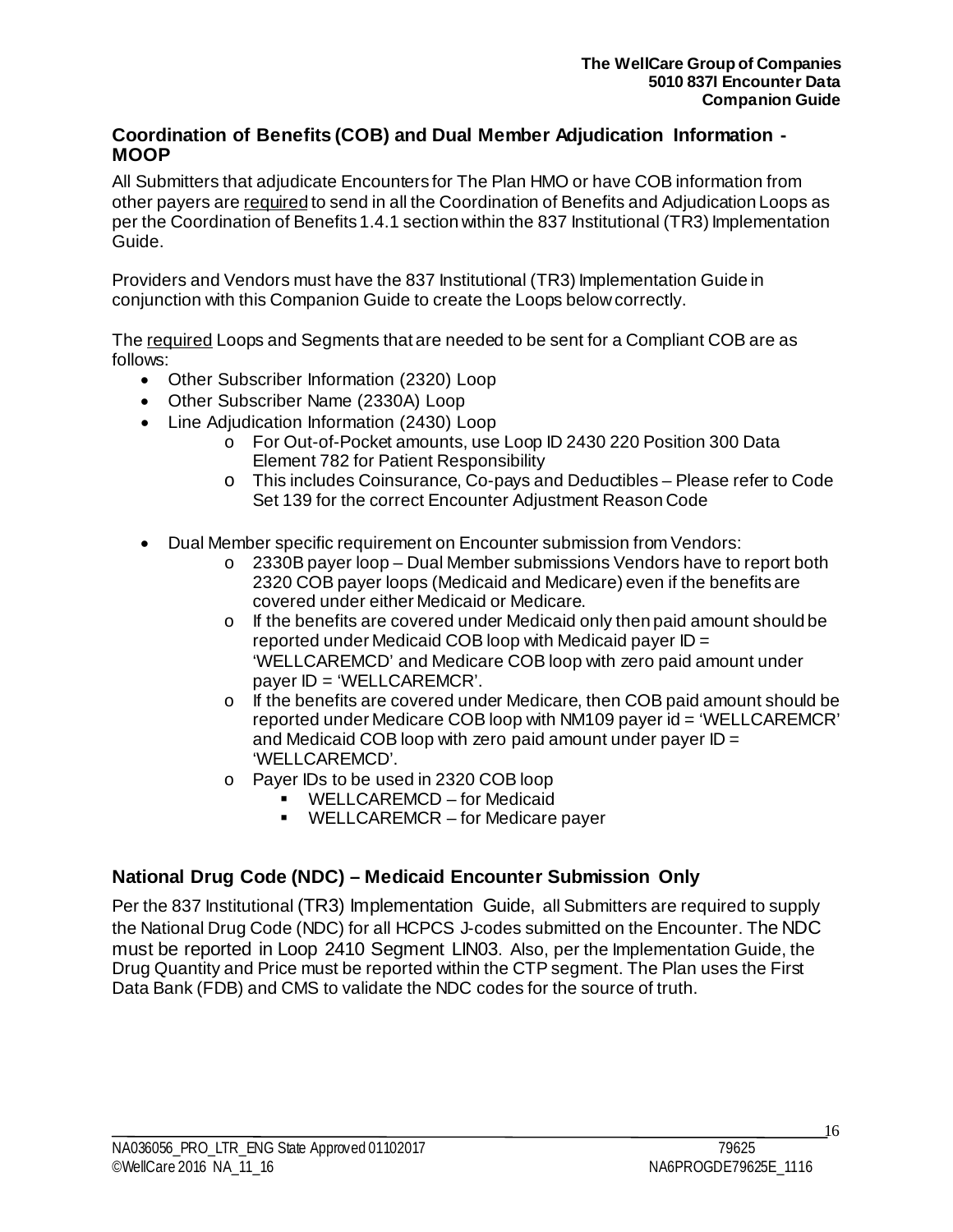### <span id="page-16-0"></span>**ASO Payments – Vendor Contract**

For all Vendors that have an ASO Contract and expect ASO reimbursements in accordance with the terms and conditions of the contract must send "ASO" on the Line of the ASO service in the 2400 NTE – THIRD PARTY ORGANIZATION NOTES.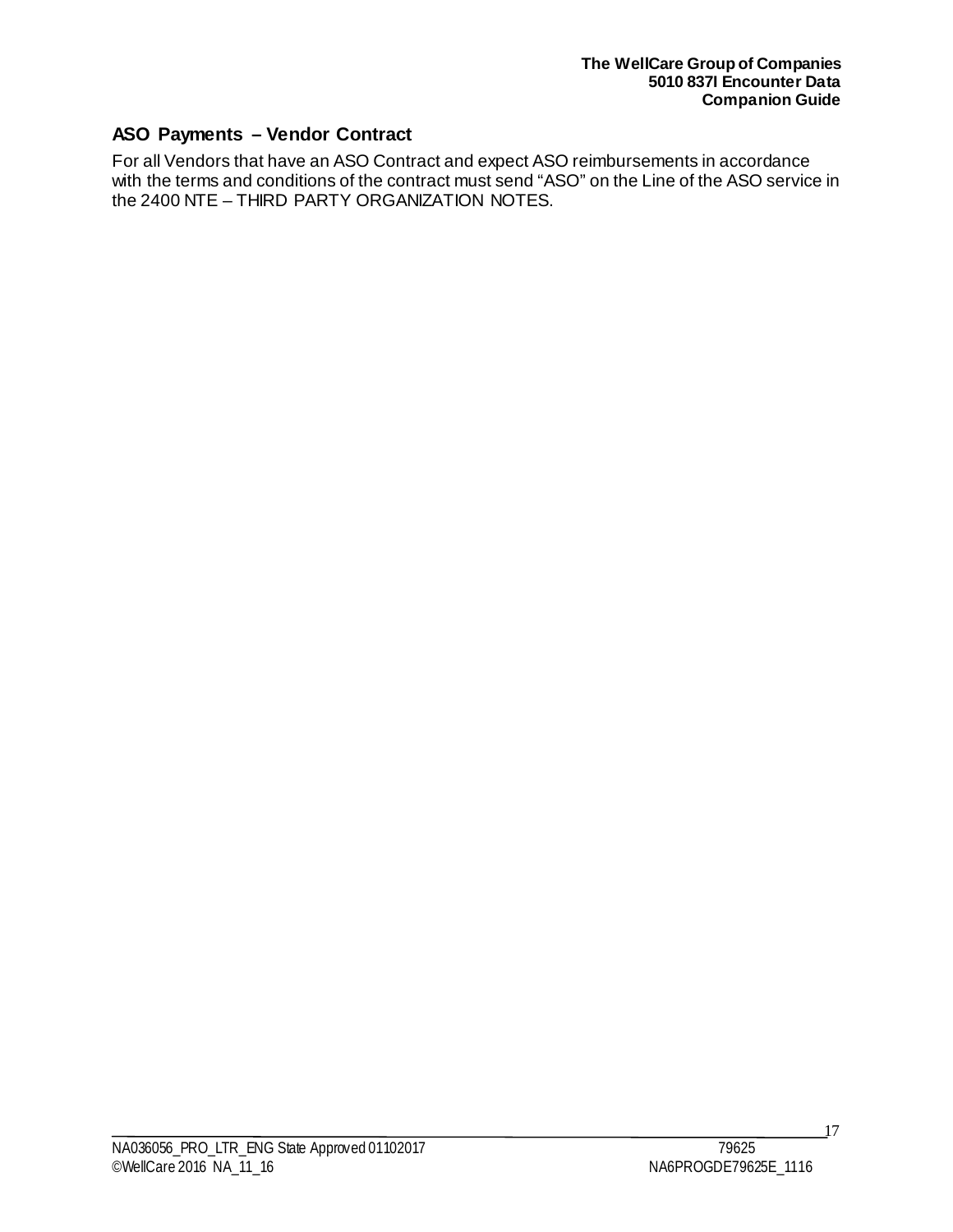# <span id="page-17-0"></span>**FTP Process for Production, Encounters, and Test Files**

### **Secure File Transfer Protocol**

MOVEit<sup>®</sup> is The Plan's preferred file transfer method of transferring electronic transactions over the Internet. It has the FTP option or online web interface.

Secure File Transfer Protocol (SFTP) is specifically designed to handle large files and sensitive data. The Plan uses Secure Sockets Layer (SSL) technology, the standard internet security, and SFTP ensures unreadable data transmissions over the internet without a proper digital certificate.

• Registered users are assigned a secure mailbox where all reports are posted. Upon enrollment, you will receive a login and password.

In order to send files to The Plan submitters need to have an FTP client that supports AUTH SSL encryption.

The AUTH command allows The Plan to specify the authentication mechanism name to be used for securing the FTP session. Sample FTP client examples are:

- WS\_FTP PRO<sup>®</sup> (The commercial version supports automation and scripting) WS FTP PRO<sup>®</sup> has instructions on how to connect to a WS FTP Server using SSL.
- Core FTP Lite<sup>®</sup> (The free version supports manual transfers)
	- Core FTP Lite® has instructions on how to connect to a WS\_FTP Server. Additionally, The Plan can help you with setup.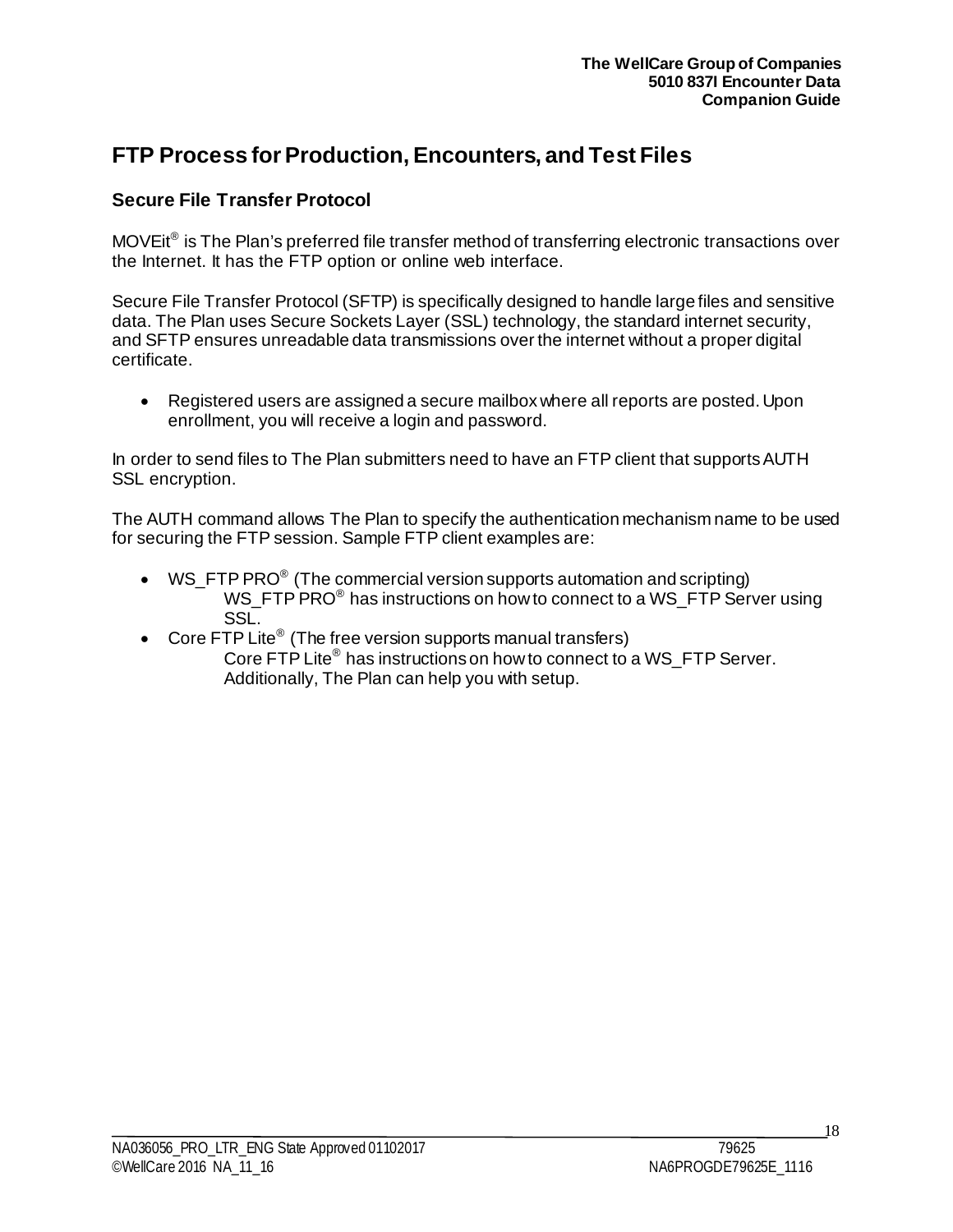# <span id="page-18-0"></span>**Reporting States Notes:**

#### <span id="page-18-1"></span>**Illinois Notes:**

**Inpatient Claims** – All Inpatient encounters must have at least 1 room and board service line and 1 ancillary service line.

**Outpatient Claims** – All Outpatient encounters must follow APL and Ambulatory guidelines dictated by IL.

**Value Code 54 for Birth Weight** – Hospitals are required to include Value Code 54 for newborns who are 28 days of age or less on the date of admission. This Value Code is to be reported with the baby's birth weight in grams, right-justified to the left of the dollars/cents delimiter and will be used in the APR-DRG determination. Claims that do not have this value reported will be rejected.

**Taxonomy** – For HFS, the billing provider taxonomy code will be utilized to derive the Department's unique categories of service. The HIPAA Provider Taxonomy code is a 10-character code and associated description specified for identifying each unique specialty for which a provider is qualified to provide health care services.

**Home Health** – If the home health services follow the Subscriber's discharge from a hospital, the facility must report the hospital discharge date in the Occurrence Information (HI) of Loop 2300, using Occurrence Code "22". If the date is not reported, follow the prior approval requirements described in the Home Health Handbook.

If more than one skilled nursing visit per day is needed within 60 days of hospital discharge, providers must submit a prior approval request for the total number of visits required for the approval period. Prior approval is required regardless of whether the Encounter is billed electronically or on paper. If billing electronically, the provider must omit the discharge date from the Occurrence Information (HI) of Loop ID 2300 and indicate the number of visits in Loop ID 2400 SV205.

**Covered and Non-covered Days** – HFS requires that for all inpatient Encounters the covered and non-covered days, when applicable, must be reported. The information is to be sent in the 2300 Loop – HI Value Information segment.

#### **Valid Values**

- "80" = Covered Days
- "81" = Non Covered Days

For HFS Outpatient series Encounters, the number of series days for which outpatient services were provided must also be reported as Value Code "80" = Covered Days.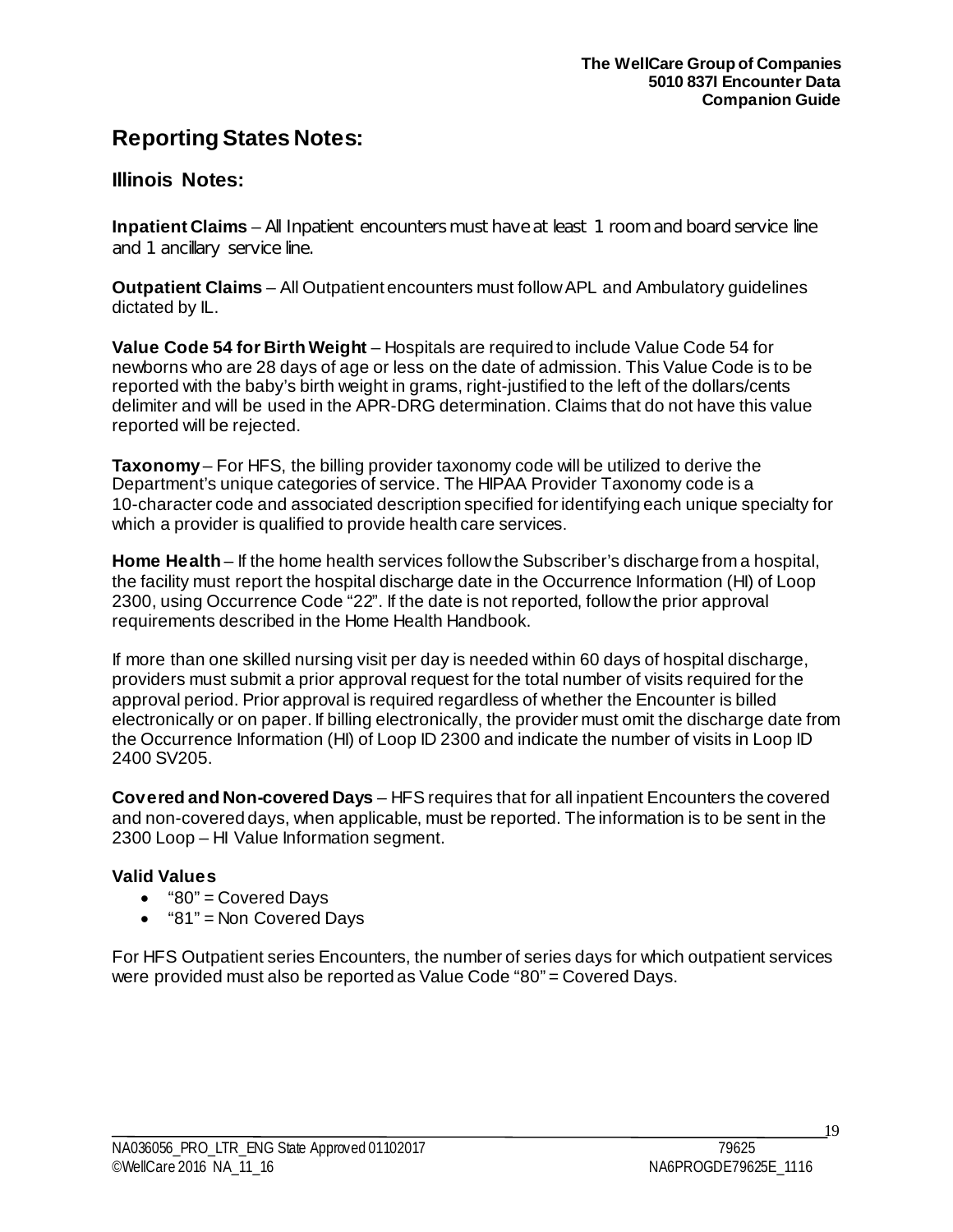**Qualifier Reference Identification** – For HFS a secondary identification number is always required when loop 2320 is used. Must be the 3-digit TPL Code followed by the 2-digit Status Code assigned by HFS to other payers.

For example: REF\*2U\*91001~

Code "910" = Medicare Part B

Code "909" = Medicare Part A

For other TPL codes, please see Appendix 1 in Chapter 200 of the Handbook for your provider type.

**[www.hfs.illinois.gov/handbooks/chapter200.html](http://www.hfs.illinois.gov/handbooks/chapter200.html) [www.hfs.illinois.gov/assets/100app9.pdf](http://www.hfs.illinois.gov/assets/100app9.pdf)**

#### <span id="page-19-0"></span>**Nebraska Notes:**

NE Medicaid Nursing Facility Claims require:

- Revenue codes 0100 through 0179 to report nursing facility days
- Revenue code 0183 to report nursing facility therapeutic leave days
- Revenue code 0185 to report nursing facility hospital leave days
- Revenue code 0180 to report non-billable days

Leave days are not to be reported on Assisted Living claims or Swing Bed Claims.

NE Medicaid Residential Treatment Center Claims require:

• Revenue code 0183 to report therapeutic leave days along with the applicable procedure code for the service provided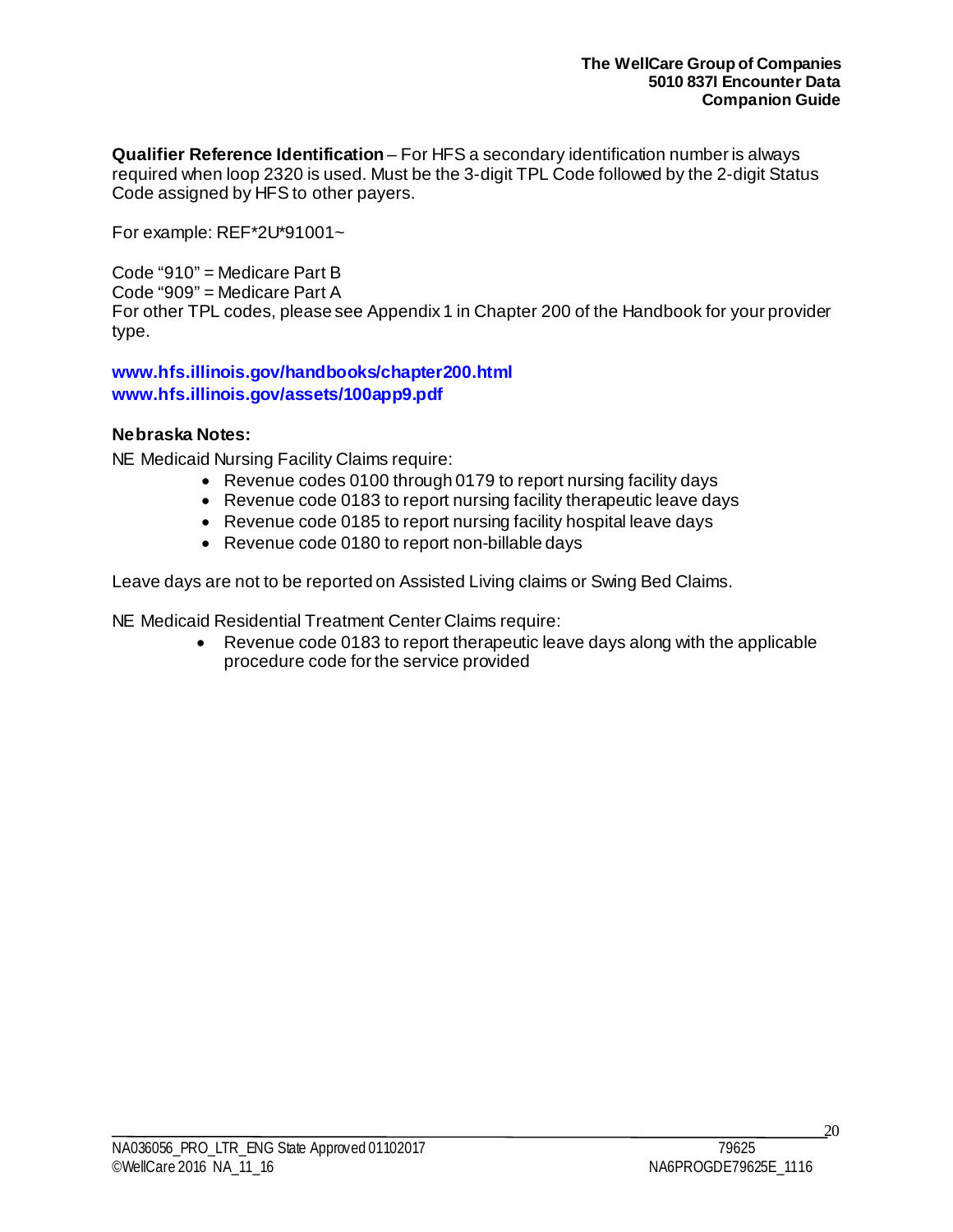# <span id="page-20-0"></span>**Designator Description**

**M** – Mandatory: The designation of mandatory is absolute in the sense that there is no dependency on other data elements. This designation may apply to either simple data elements or composite data structures. If the designation applies to a composite data structure then at least one value of a component data element in that composite data structure shall be included in the data segment.

**R** – Required: At least one of the elements specified in the condition must be present.

**S** – Situational: If a Segment or Field is marked as "Situational", it is only sent if the data condition stated applies.

# <span id="page-20-1"></span>**Further Encounter FieldDescriptions**

Refer to the IG for the initial mapping information. The grid below further clarifies additional information The Plan requires.

| <b>Interchange Control Header:</b> |              |                                 |            |                |               |                                                                                                                                                                                                                                                                    |  |
|------------------------------------|--------------|---------------------------------|------------|----------------|---------------|--------------------------------------------------------------------------------------------------------------------------------------------------------------------------------------------------------------------------------------------------------------------|--|
| <b>Pos</b>                         | Id           | <b>Segment Name</b>             | <b>Req</b> | <b>Max Use</b> | <b>Repeat</b> | <b>Notes</b>                                                                                                                                                                                                                                                       |  |
|                                    | <b>ISA06</b> | Interchange Sender ID           | м          |                |               | For Direct submitters, use unique<br>ID assigned by The Plan.<br>e.g.: 123456 followed by spaces<br>to complete the 15-digit element<br>For Clearinghouse submitters,<br>use ID as per the clearinghouse.                                                          |  |
|                                    | <b>ISA08</b> | Interchange Receiver ID         | M          | 1              |               | For Direct submitters, use<br>"WELLCARE"<br>Note: Please make sure the<br>Receiver ID is left-justified with<br>trailing spaces for a total of 15<br>characters. Do not use leading<br>ZEROS.<br>For Clearinghouse submitters,<br>use ID as per the clearinghouse. |  |
|                                    |              | <b>Functional Group Header:</b> |            |                |               |                                                                                                                                                                                                                                                                    |  |
|                                    | GS02         | Senders Code                    | М          | 1              |               | For Direct submitters, use your<br>existing Plan Submitter ID that is<br>used in the ISA06<br>For Clearinghouse submitters,<br>use ID as per the clearinghouse.                                                                                                    |  |
|                                    | GS03         | <b>Receivers Code</b>           | м          | 1              |               | For Direct submitters, use<br>WellCare ID "WELLCARE"<br>For Clearinghouse submitters,<br>use ID as per the clearinghouse.                                                                                                                                          |  |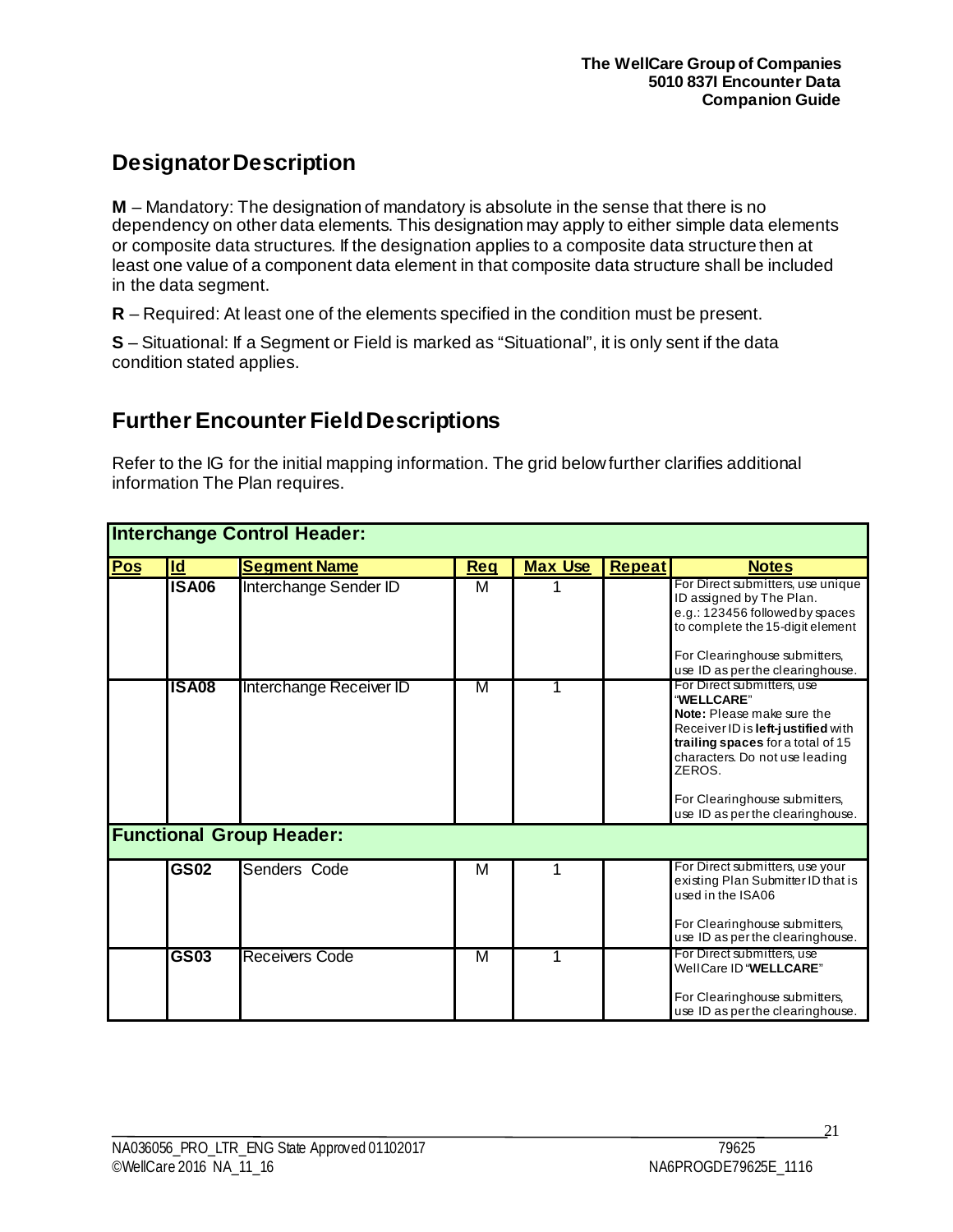| Header: |              |                                  |                         |                |               |                                                                                                                                                                                                                                      |
|---------|--------------|----------------------------------|-------------------------|----------------|---------------|--------------------------------------------------------------------------------------------------------------------------------------------------------------------------------------------------------------------------------------|
| Pos     | <b>Id</b>    | <b>Segment Name</b>              | <b>Req</b>              | <b>Max Use</b> | <b>Repeat</b> | <b>Notes</b>                                                                                                                                                                                                                         |
| 0100    | <b>BHT06</b> | Encounter Identifier             | R                       |                |               | Use the value of " $RP$ " –<br>Reporting Encounters.<br>The Plan will reject any                                                                                                                                                     |
|         |              |                                  |                         |                |               | Encountersthat have "31'-<br>Subrogation Demand.                                                                                                                                                                                     |
|         |              | LOOP ID - 1000A - Submitter Name |                         |                | $\mathbf 1$   |                                                                                                                                                                                                                                      |
| 020     | <b>NM109</b> | Submitter Identifier             | R                       |                |               | For Direct submitters, use the<br>"ETIN" i.e., The Plan Submitter<br>ID or 6-digit trading partner ID<br>assigned during the EDI<br>enrollment process.<br>For Clearinghouse submitters,                                             |
|         |              | LOOP ID - 1000B - Receiver Name  |                         |                |               | use ID as per the clearinghouse.                                                                                                                                                                                                     |
|         |              |                                  |                         |                | 1             |                                                                                                                                                                                                                                      |
| 02000   | <b>NM103</b> | <b>Receiver Name</b>             | $\overline{\mathsf{R}}$ | 1              |               | For Direct submitters, use value<br>"WELLCARE HEALTH<br><b>PLANS, INC"</b><br>(e.g., WellCare Health Plans of<br>Georgia, WellCare Health Plans<br>of New York)<br>For Clearinghouse submitters,<br>use ID as per the clearinghouse. |
| 0200    | <b>NM109</b> | <b>Receiver Primary ID</b>       | R                       | 1              |               | For Direct submitters, use the<br>value of Payer ID that is in the<br><b>ISA06.</b><br>For Clearinghouse submitters,<br>use ID as per the clearinghouse.                                                                             |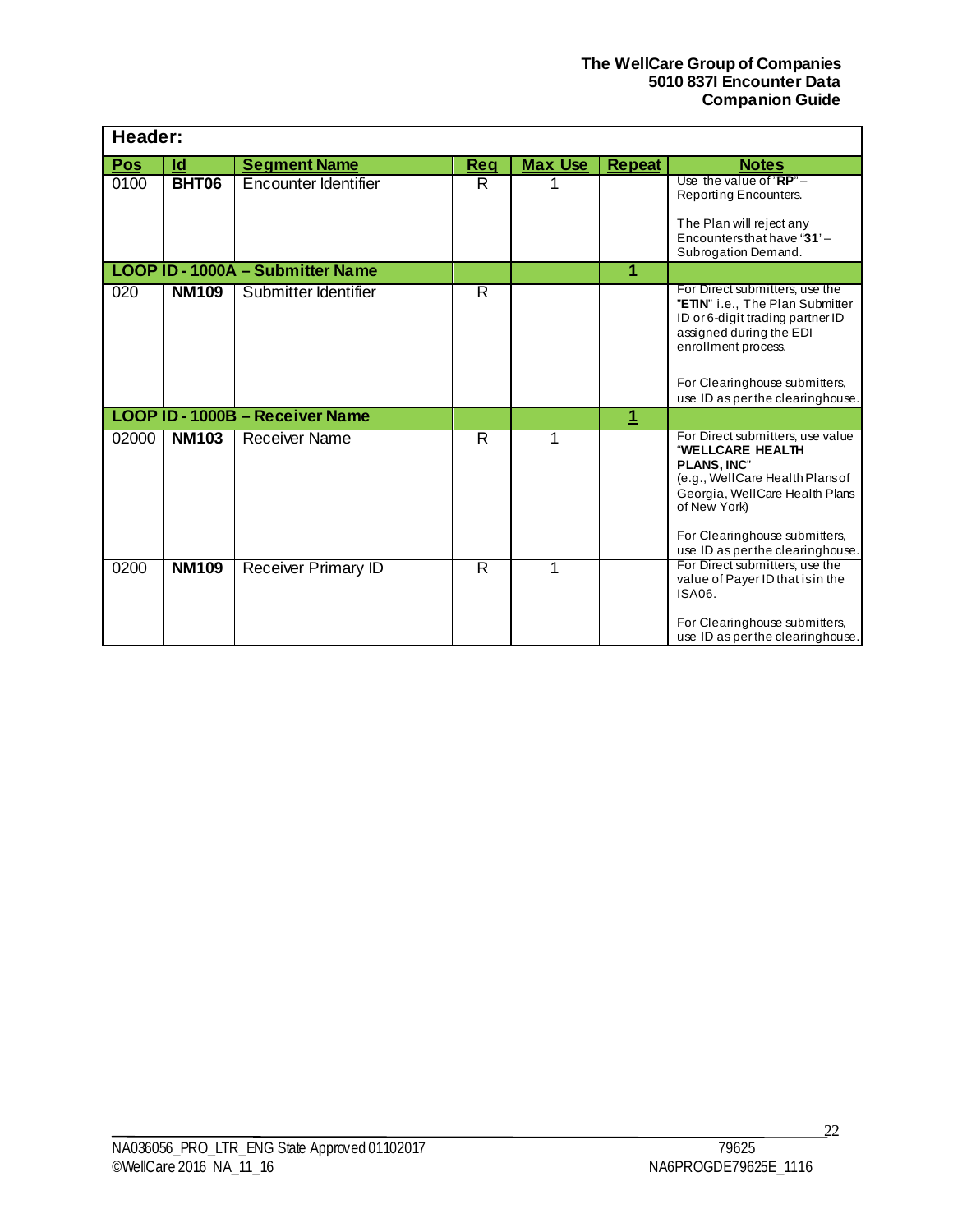| Detail:          |                   |                                                              |                         |                |                         |                                                                                                                                       |
|------------------|-------------------|--------------------------------------------------------------|-------------------------|----------------|-------------------------|---------------------------------------------------------------------------------------------------------------------------------------|
| <b>Pos</b>       | $\overline{a}$    | <b>Segment Name</b>                                          | Re<br>q                 | <b>Max Use</b> | <b>Repeat</b>           | <b>Notes</b>                                                                                                                          |
|                  |                   | LOOP ID - 2000A - Billing/Pay-To Provider Hierarchical Level |                         |                | $\geq 1$                |                                                                                                                                       |
| 0030             | <b>PRV03</b>      | <b>Billing/Pay-To Provider</b><br>Specialty Information      | S                       |                |                         | <b>Billing Provider Taxonomy Code</b><br>must be sent when not sent in<br>the 2310B Provider Loop.                                    |
|                  |                   | LOOP ID - 2010AA - Billing Provider Name                     |                         |                | $\mathbf{1}$            |                                                                                                                                       |
| 0150             | <b>NM108</b>      | <b>Billing Provider Primary Type</b>                         | $\overline{R}$          | 1              |                         | <b>All States</b><br>All non-Atypical submitters<br>must have value of "XX".<br>All Atypical submitters must not<br>use this element. |
| 0150             | <b>NM109</b>      | <b>Billing Provider ID</b>                                   | $\overline{\mathsf{R}}$ | 1              |                         | <b>All States</b><br>All non-Atypical submitters<br>must have NPI.<br>All Atypical submitters must not<br>use this element.           |
| 0350             | REF01             | <b>Billing Provider</b><br>Tax Identification                | $\overline{R}$          | 1              |                         | <b>All States</b><br>All Atypical and non-Atypical<br>submitters are required to use<br>the value of "EI".                            |
| 0350             | REF02             | <b>Billing Provider</b><br>Tax Identification                | R                       | 1              |                         | <b>All States</b><br>All submitters are required to<br>send in their "TAX ID".                                                        |
| 0350             | REF01             | <b>Billing Provider</b><br>UPIN/License Information          | $\overline{\mathsf{R}}$ | $\overline{2}$ |                         | <b>All States</b><br>Only Atypical submitters may<br>use this REF segment.                                                            |
| 0350             | REF <sub>02</sub> | <b>Billing Provider</b><br>UPIN/License Information          | $\overline{R}$          | $\overline{2}$ |                         | <b>All States</b><br>Only Atypical submitters may<br>use this REF segment.                                                            |
|                  |                   | LOOP ID - 2010AB - Pay-to Provider's Name                    |                         |                | $\overline{\mathbf{1}}$ |                                                                                                                                       |
| 015              | <b>NM108</b>      | Provider Primary Type                                        | S-R                     | 1              |                         | Must have the value of "XX"                                                                                                           |
| 015              | <b>NM109</b>      | Pay-to Provider's Identifier                                 | $\overline{\mathsf{R}}$ | 1              |                         | Must have NPI                                                                                                                         |
| $\overline{035}$ | REF01             | Reference Identification Qualifier                           | $S-R$                   | $\overline{8}$ |                         | <b>All States</b><br>All submitters are required to<br>use the value of "EI".                                                         |
| 035              | <b>REF02</b>      | Billing Provider Additional Identifier                       | $\overline{R}$          | $\overline{8}$ |                         | <b>All States</b><br>All submitters are required to<br>send in their "TAX ID".                                                        |
| Level            |                   | LOOP ID - 2000B - Subscriber Hierarchical                    |                         |                | <u>&gt;1</u>            |                                                                                                                                       |
| 005              | <b>SBR01</b>      | <b>Payer Responsibility Sequence</b><br>Number Code          | $\overline{\mathsf{R}}$ | 1              |                         | Use the value of "P" if The Plan<br>is the primary payer.                                                                             |
| 005              | <b>SBR09</b>      | <b>Encounter Filing Indicator Code</b>                       |                         | 1              |                         | Value equal to Medicaid or<br>Medicare filing.                                                                                        |
|                  |                   | LOOP ID - 2010BA - Subscriber Name                           |                         |                | $\mathbf{1}$            |                                                                                                                                       |
| 0150             | <b>NM108</b>      | <b>Subscriber Primary</b><br>Identification code Qualifier   | $S-R$                   |                |                         | Use the value "MI".                                                                                                                   |
| 0150             | <b>NM109</b>      | Subscriber Primary Identifier                                |                         |                |                         | Subscriber Medicaid/Medicare<br>ID, The Plan ID                                                                                       |
| 0320             | DMG03             | Subscriber Demographic<br>Information                        | $S-R$                   | 1              |                         | <b>All States</b><br>All submitters must send in<br>"F" - Female or "M" - Male only.                                                  |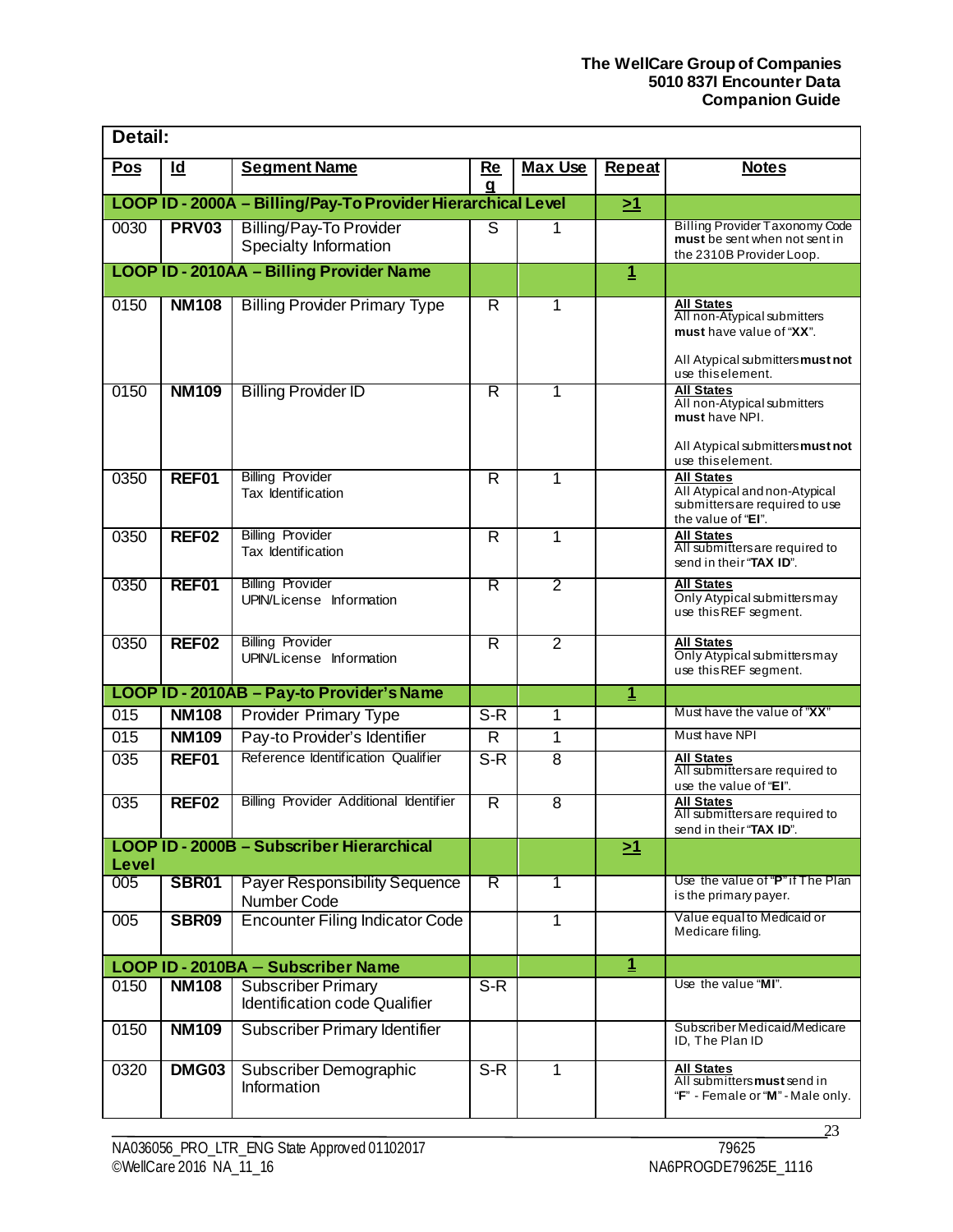|      | LOOP ID - 2010BB - Payer Name |                                                   |                         |   | 1            |                                                                                                                                                                                                                                                                                                               |
|------|-------------------------------|---------------------------------------------------|-------------------------|---|--------------|---------------------------------------------------------------------------------------------------------------------------------------------------------------------------------------------------------------------------------------------------------------------------------------------------------------|
| 0150 | <b>NM108</b>                  | <b>Identification code Qualifier</b>              |                         |   |              | Use value "PI".                                                                                                                                                                                                                                                                                               |
| 0150 | <b>NM109</b>                  | Identification code                               |                         |   |              | Use value Payer ID.                                                                                                                                                                                                                                                                                           |
|      |                               | LOOP ID - 2300 - Encounter Information            |                         |   | $\mathbf{1}$ |                                                                                                                                                                                                                                                                                                               |
| 1300 | <b>CLM5-3</b>                 | <b>Encounter Frequency Type</b><br>Code           | $\overline{\mathsf{R}}$ | 1 |              | <b>All States</b><br>Use "1" on original Encounter<br>submissions.<br>Use "7" for Encounter<br>Replacement (Adjustment).<br>Use "8" for Encounter void.<br>Both "7" and "8" must include<br>the original WellCare Control<br>Number (WCN), as indicated in<br>Loop 2300 REF02 (Original<br>Reference Number). |
| 1400 | <b>CL103</b>                  | <b>Institutional Claim Code</b>                   | $S-R$                   | 1 |              | <b>State Note</b><br>NE - Medicaid requires a<br>patient status code of 30 on<br>interim billings.                                                                                                                                                                                                            |
| 1800 | REF <sub>02</sub>             | <b>Prior Authorization Number</b>                 | $S-R$                   | 1 |              | All States<br>Thisis now a single segment for<br>just the Prior Authorization<br>Number.<br>All submitters are required to<br>send this segment when The<br>Plan hasassigned a Prior<br>Authorization Number.                                                                                                 |
| 1800 | REF <sub>02</sub>             | <b>Referral Number</b>                            | $S-R$                   | 1 |              | <b>All States</b><br>Thisis now a single segment for<br>just the Referral Number.<br>All submitters are required to<br>send this segment when The<br>Plan has assigned a Referral<br>Number.                                                                                                                  |
| 1800 | REF02                         | Service Authorization<br><b>Exception Code</b>    | $S-R$                   | 1 |              | <b>State Note</b><br>NY - Service Authorization<br>Exception Codes "1" - "6" are to<br>be used in accordance with<br>Medicaid Policy. Code "7"<br>(Special Handling) is expected<br>when the Encounter is intended<br>to be processed using a UT<br>exempt NYS DOH specialty<br>code.                         |
| 1900 | NTE <sub>02</sub>             | Encounter Note - Note                             | R                       | 1 | 10           | <b>State Note</b><br>MO-See Reporting States<br>Notes for Home Health Care.                                                                                                                                                                                                                                   |
| 2310 | HI01-1                        | <b>Condition Identification Code</b><br>Qualifier | S-R                     | 1 | 24           | <b>State Notes</b><br>$OH - See$ below if needed<br>IL - For inpatient claims must<br>use 'BR'. For outpatient claims<br>leave blank                                                                                                                                                                          |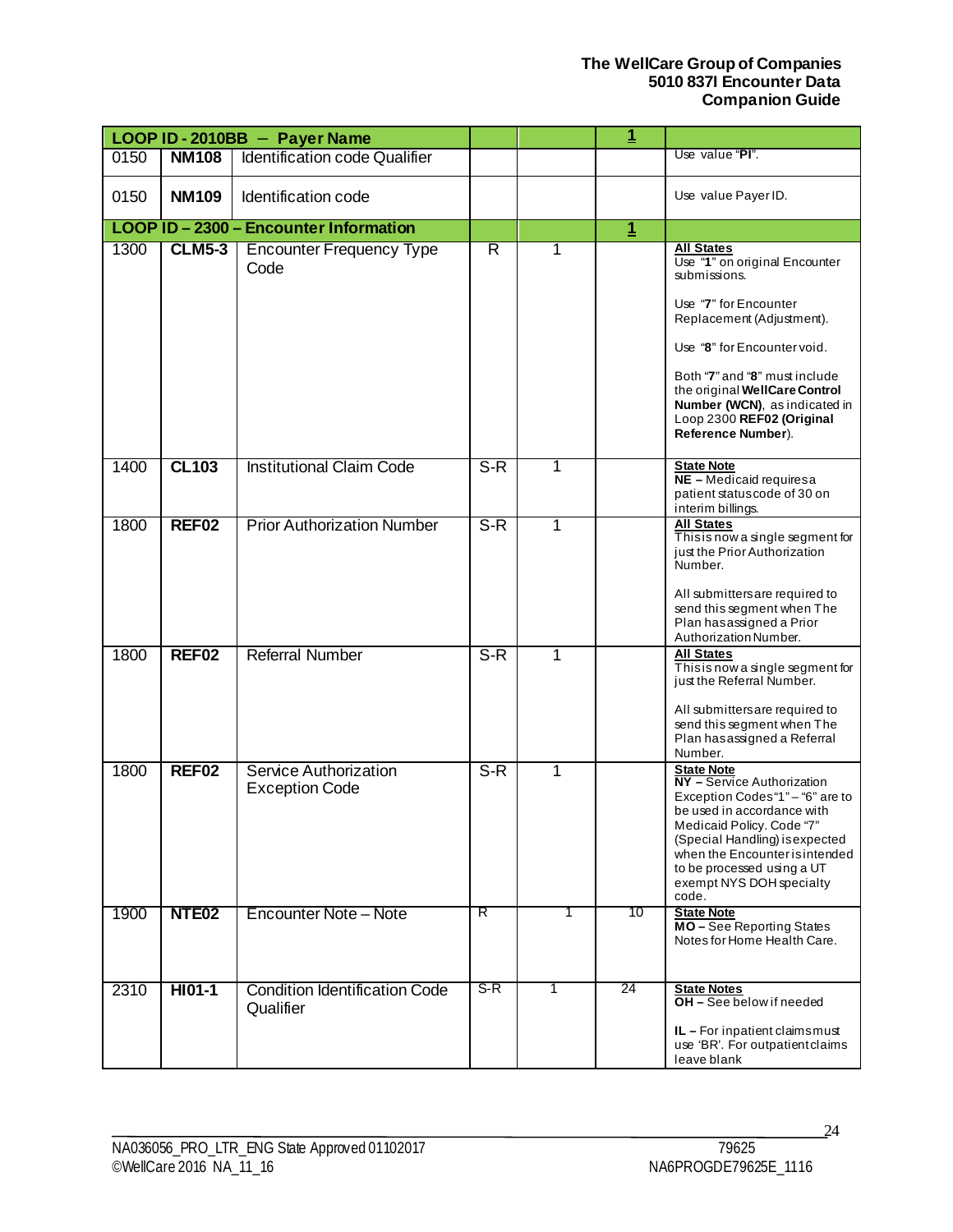|      |        |                                               |       |   | $\overline{24}$ |                                                                                                                                                                                                                                                                                                                                                                                                                                                                                                                                                                                                                                                                                                                                                                                                                                                                                                                                                                                                                                                                        |
|------|--------|-----------------------------------------------|-------|---|-----------------|------------------------------------------------------------------------------------------------------------------------------------------------------------------------------------------------------------------------------------------------------------------------------------------------------------------------------------------------------------------------------------------------------------------------------------------------------------------------------------------------------------------------------------------------------------------------------------------------------------------------------------------------------------------------------------------------------------------------------------------------------------------------------------------------------------------------------------------------------------------------------------------------------------------------------------------------------------------------------------------------------------------------------------------------------------------------|
| 2310 | HI01-2 | <b>Condition Identification Value</b><br>Code | R     | 1 |                 | State Notes<br>OH - For nursing facility room<br>and board Encounter<br>adjustments, use the<br>Condition Codes (Encounter<br>Change Reasons)<br>DO changesto<br>$\bullet$<br><b>Service Dates</b><br>D1 changesto<br>charges<br>D <sub>2</sub> changesto<br>$\bullet$<br>revenue codes<br>D6 cancel only to<br>repay a duplicate or<br>OIG overpayment<br>D7 change to make<br>$\bullet$<br>Medicare the<br>secondary payer<br>D8 change to make<br>Medicare the primary<br>payer<br>D9 any other change<br>E0 change in patient<br>status<br>IL - Principal Procedure Code:<br>For inpatient, must use ICD-10<br>codes; for outpatient, must use<br>HCPCS codesin SV201 of the<br>2400 loop.<br>NY - NYS DOH will process<br>applicable and compliant Value<br>Codes, as defined in the NUBC<br>Manual under Code List<br>Qualifier Code "BE":<br>Value Code 22: Used to report<br>patient contributions toward the<br>cost of care, also known as Net<br>Available Monthly Income<br>(NAMI), patient participation<br>amount, or surplus.<br>Value Code 24: NYS DOH |
| 2310 | HI01-1 | Value Information Identification              | $S-R$ | 1 | $\overline{24}$ | <b>Medicaid Rate Code</b><br><b>State Notes:</b>                                                                                                                                                                                                                                                                                                                                                                                                                                                                                                                                                                                                                                                                                                                                                                                                                                                                                                                                                                                                                       |
|      |        | <b>Code Qualifier</b>                         |       |   |                 | GA/IL-"-"BE" Newborn Birth<br>Weight Required                                                                                                                                                                                                                                                                                                                                                                                                                                                                                                                                                                                                                                                                                                                                                                                                                                                                                                                                                                                                                          |
|      |        |                                               |       |   |                 | NY - - NYS DOH will process<br>applicable and compliant Value<br>Codes, as defined in the<br>NUCBC Manual under Code<br>List Qualifier Code "BE":                                                                                                                                                                                                                                                                                                                                                                                                                                                                                                                                                                                                                                                                                                                                                                                                                                                                                                                      |
|      |        |                                               |       |   |                 | Value Code 22: Used to report<br>patient contributionstoward the<br>cost of care, also known as Net<br>Available Monthly Income<br>(NAMI), patient participation<br>amount, or surplus.                                                                                                                                                                                                                                                                                                                                                                                                                                                                                                                                                                                                                                                                                                                                                                                                                                                                                |
|      |        |                                               |       |   |                 | Value Code 24: NYS DOH<br>Medicaid Rate Code                                                                                                                                                                                                                                                                                                                                                                                                                                                                                                                                                                                                                                                                                                                                                                                                                                                                                                                                                                                                                           |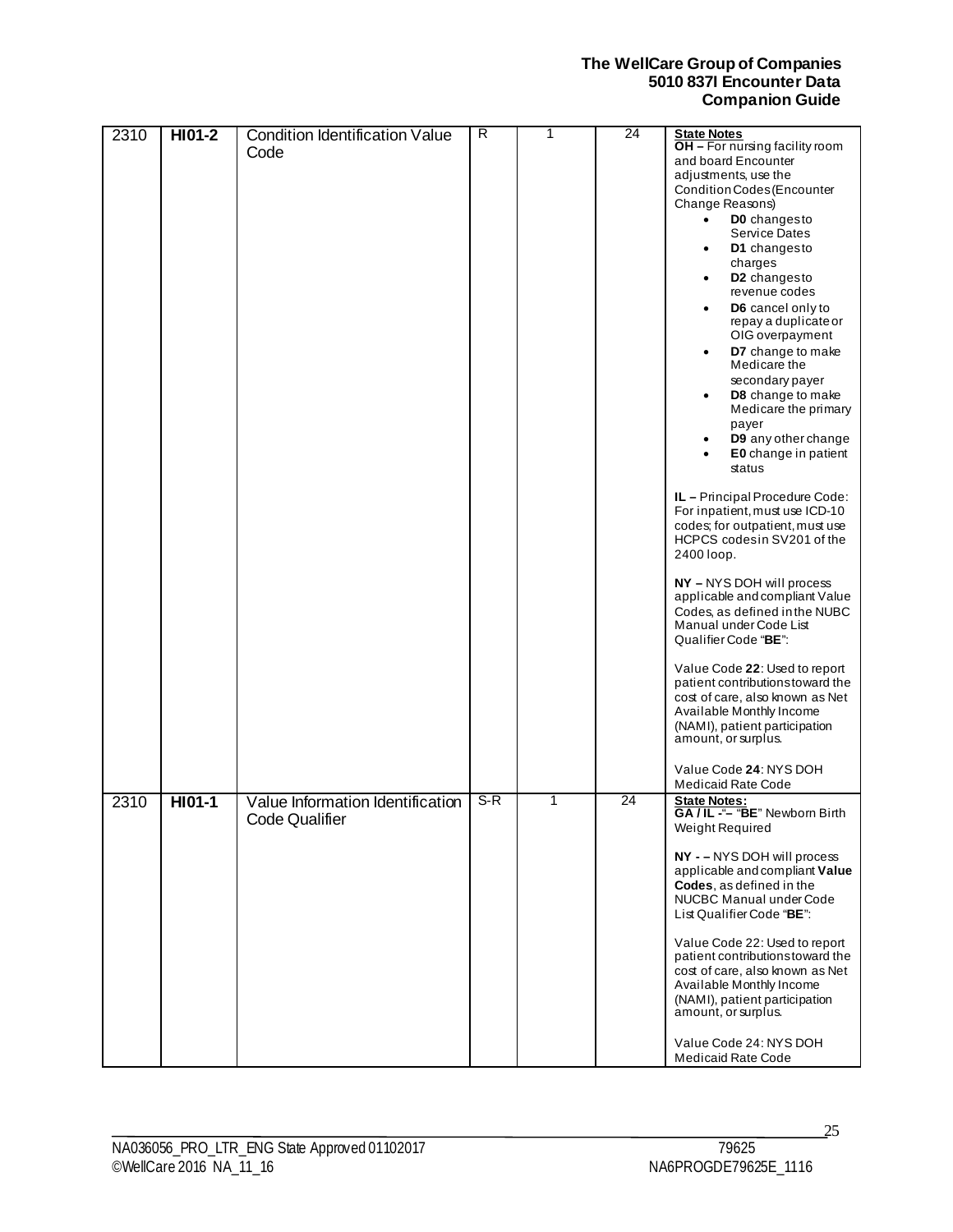| 2310 | HI01-1       | Value Information Identification<br><b>Code Qualifier</b>     | S-R            | 1 | $\overline{24}$ | Sate Note:<br>GA7IL - "BE" Newborn Birth<br>Weight Required<br>NY - NYS DOH will process<br>applicable and compliant Value<br>Codes, as defined in the NUBC<br>Manual under Code List<br>Qualifier Code "BE":<br>Value Code 22: Used to report<br>patient contributionstoward the<br>cost of care, also known as Net<br>Available Monthly Income<br>(NAMI), patient participation<br>amount, or surplus.<br>Value Code 24: NYS DOH<br><b>Medicaid Rate Code</b> |
|------|--------------|---------------------------------------------------------------|----------------|---|-----------------|-----------------------------------------------------------------------------------------------------------------------------------------------------------------------------------------------------------------------------------------------------------------------------------------------------------------------------------------------------------------------------------------------------------------------------------------------------------------|
| 2310 | $HI01-2$     | Value Information Identification<br>Value Code                | $\overline{R}$ | 1 | 24              | <b>State Notes</b><br>$GA/IL - Value Code$<br>Information for <b>New born</b><br>"BE" Qualifier along with "54"<br>+ Newborn Weight in Grams<br>Required<br>IL-Value Code '24'. For<br>hospital outpatient<br>Medicare/Medicaid crossover<br>claims, use Value '24' to report<br>the total number of departments<br>visited by the patient during the<br>billing period. Report all other<br>value codesas<br>appropriate/applicable                            |
|      |              | LOOP ID - 2310A - Attending Provider Name                     |                |   | 1               |                                                                                                                                                                                                                                                                                                                                                                                                                                                                 |
| 2500 | <b>NM108</b> | <b>Attending Provider's</b>                                   | $S-R$          | 1 |                 | <b>All States</b>                                                                                                                                                                                                                                                                                                                                                                                                                                               |
|      |              | <b>Identification Code Qualifier</b><br>for NPI               |                |   |                 | All non-Atypical submitters<br>must have value of "XX".<br>All Atypical submitters must not<br>use this Element                                                                                                                                                                                                                                                                                                                                                 |
| 2500 | <b>NM109</b> | <b>Attending Provider NPI Number</b>                          | $\overline{R}$ | 1 |                 | <b>All States</b><br>All non-Atypical submitters<br>must have NPI.<br>All Atypical submitters must not<br>use this Element                                                                                                                                                                                                                                                                                                                                      |
| 2550 | <b>PRV03</b> | <b>Attending Taxonomy Code</b>                                | S-R            | 1 |                 | <b>All States</b><br>All submitters must send the<br>Rending Provider Taxonomy<br>Code.<br><b>State Notes</b><br><b>CT GA IN LA</b> submitters are<br>required to send in the<br>Taxonomy Codes<br>MO submitters are required to<br>send in the Taxonomy Codesif<br>submitter has multiple MO<br>Health Net Legacy Provider IDs                                                                                                                                 |
| 2710 | REF01        | <b>Attending Reference</b><br><b>Identification Qualifier</b> | $\overline{S}$ | 3 |                 | <b>All States</b><br>Only Atypical submitters can<br>use this Segment                                                                                                                                                                                                                                                                                                                                                                                           |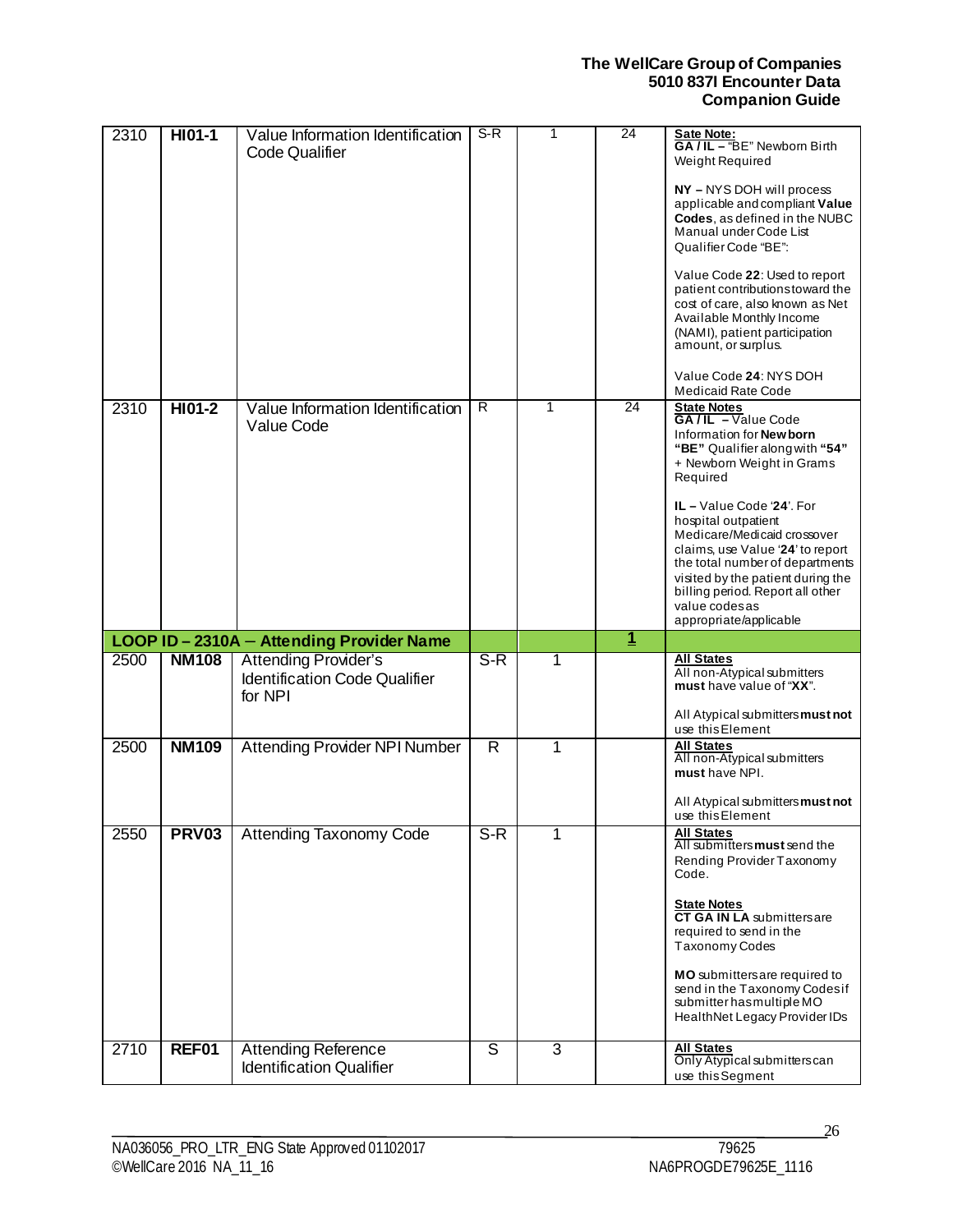| $\overline{27}10$  | <b>REF02</b>    | <b>Attending Provider Secondary</b><br>Identification                | S              | 3              |                | <b>All States</b><br>Only Atypical submitters can                                                                                                                                                                                                                   |
|--------------------|-----------------|----------------------------------------------------------------------|----------------|----------------|----------------|---------------------------------------------------------------------------------------------------------------------------------------------------------------------------------------------------------------------------------------------------------------------|
|                    |                 |                                                                      |                |                |                | use this Segment                                                                                                                                                                                                                                                    |
|                    |                 | LOOP ID - 2310E Service Facility Location                            |                |                | $\overline{1}$ |                                                                                                                                                                                                                                                                     |
| 2500               | NM <sub>1</sub> | <b>Service Facility Location</b>                                     | $S-R$          | 1              |                | <b>All States</b><br>All submitters must use this<br>Loop when the Physical<br>Location where the service took<br>place is different from the<br>Address in the Billing Provider<br>Name (2010AA) Loop.                                                             |
| 2650               | <b>N301</b>     | <b>Service Facility Location</b><br><b>Address</b>                   | R              | 1              |                | <b>All States</b><br>All submitters must send in<br>Physical Address. The Plan will<br>reject any Encounters that use<br>a P.O. Box in this segment.                                                                                                                |
| 2710               | REF01           | <b>Service Facility Reference</b><br><b>Identification Qualifier</b> | ड              | 3              |                | <b>All States</b><br>Only Atypical submitters can<br>use this Segment.                                                                                                                                                                                              |
| 2710               | REF02           | Service Facility Location<br>Secondary Identification                | ड              | $\overline{3}$ |                | <b>All States</b><br>Only Atypical submitters can<br>use this Segment.                                                                                                                                                                                              |
| <b>Information</b> |                 | LOOP ID - 2320 - Other Subscriber                                    |                |                | 10             |                                                                                                                                                                                                                                                                     |
| 2900               | SBR01           | <b>Payer Responsibility Sequence</b>                                 | $\overline{R}$ | 1              |                | <b>All States</b>                                                                                                                                                                                                                                                   |
|                    |                 | Number Code                                                          |                |                |                | All Vendor/Provider submitters<br>that adjudicate Encountersfor<br>The Plan must make<br>themselves the Primary "P".<br>In the SBR01 Element in the<br>Subscriber Information (2000B)<br>must be sent to the next<br>available Payer Responsibility<br>Number Code. |
| 3000               | <b>AMT02</b>    | Coordination of Benefits (COB)<br>Payer Paid Amount                  | S              | 1              |                | <b>All States</b><br>All Vendor/Provider submitters<br>that adjudicate Encountersfor<br>The Plan must send this<br>Segment unless the Payer<br>Amount is Zero.<br>This Element must be the<br>amount paid by the Vendor to<br>the Provider.                         |
|                    |                 | LOOP ID - 2330B Other Payer Name                                     | ड              |                | $\overline{1}$ |                                                                                                                                                                                                                                                                     |
| 2250               | <b>NM103</b>    | Name Last or Organization<br>Name                                    | R              | 1              |                | <b>All States</b><br>All Vendor/Provider Submitters<br>that Adjudicate Encountersfor<br>the Plan must send this<br>Segment.<br>In this Element, use:<br>For a Medicaid Payment:<br>WELLCAREMCD<br>For a Medicare Payment:<br>WELLCAREMCR                            |
| 2250               | <b>NM109</b>    | <b>Identification Code</b>                                           | R              | 1              |                | <b>All States</b><br>All Vendor/Provider Submitters<br>that adjudicate Encountersfor<br>The Plan must send this<br>Segment.                                                                                                                                         |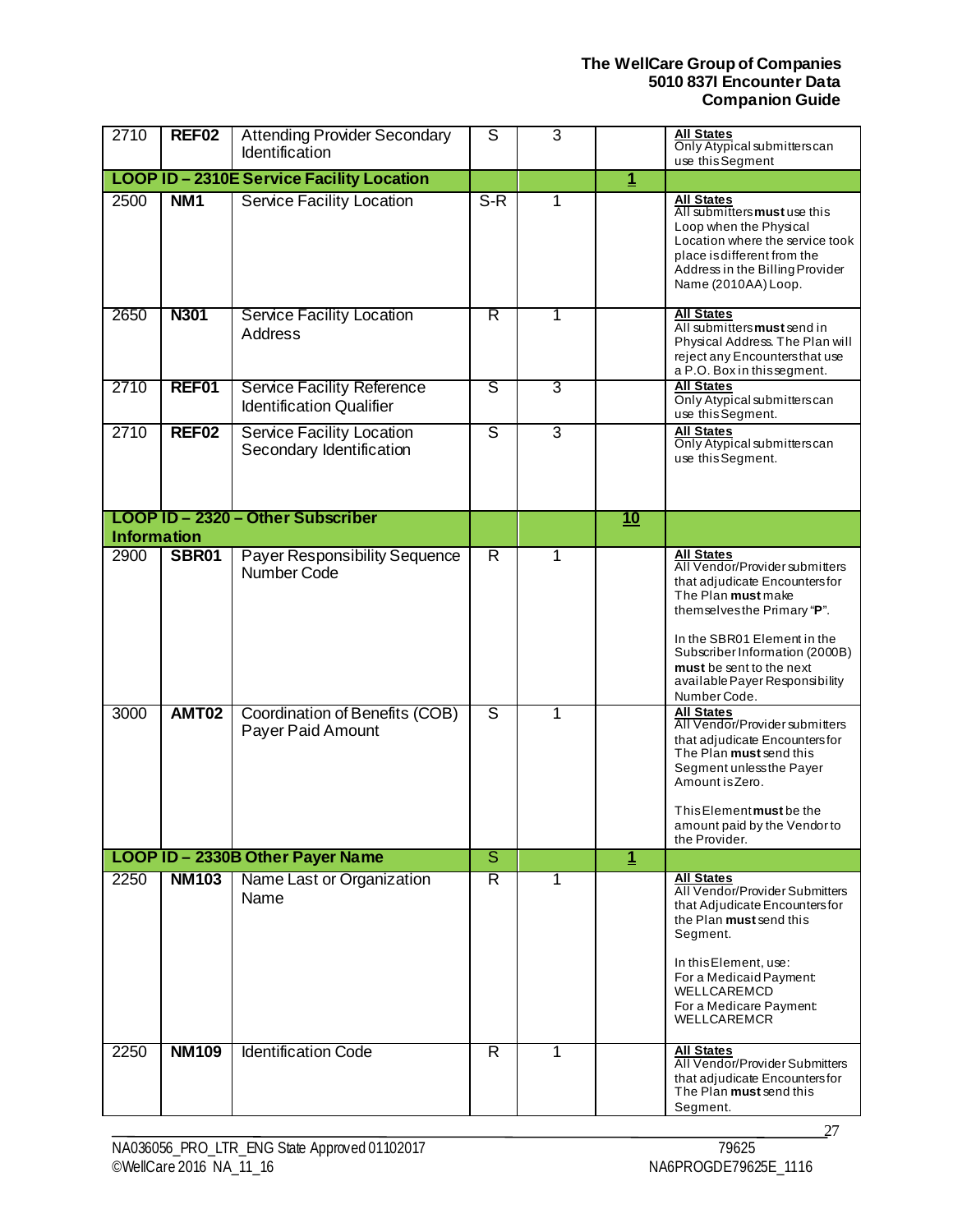| 3550 | REF01             | <b>Other Payer Secondary</b><br><b>Identifier</b> | ड | $\overline{2}$ |                | The Vendor/Provider submitters<br>who are paying the<br>Encounter(s) must have IDs<br>below:<br>For a Medicaid Payment:<br>WELLCAREMCD<br>For a Medicare Payment:<br><b>WELLCAREMCR</b><br>This will be used in the Line<br>Adjudication Information (2430)<br>Loop in the SVD01.<br><b>State Note</b><br>IL - For HFS, a secondary<br>identification number is always<br>required when loop 2320is                                                                                                                                                                                                                                                                                                |
|------|-------------------|---------------------------------------------------|---|----------------|----------------|----------------------------------------------------------------------------------------------------------------------------------------------------------------------------------------------------------------------------------------------------------------------------------------------------------------------------------------------------------------------------------------------------------------------------------------------------------------------------------------------------------------------------------------------------------------------------------------------------------------------------------------------------------------------------------------------------|
| 3550 | REF <sub>02</sub> | <b>Other Payer Secondary</b><br><b>Identifier</b> | S | $\overline{2}$ |                | used. The REF01 = $2U$<br><b>State Note:</b><br>$IL$ – For HFS, a secondary ID<br>numberisalwaysrequired<br>when loop 2320 is used. Must<br>be the 3-digit TPL Code<br>followed by the 2-digit Status<br>Code assigned by HFS to other<br>payers.<br>For example: REF*2U*91001~<br>Code "910" = Medicare Part B<br>Code "909" = Medicare Part A<br>For other TPL codes, please<br>see Appendix 1 in Chapter 200<br>of the Handbookfor your<br>provider type. (See URL in<br>state's notes in the State<br>Reporting Notes.)                                                                                                                                                                        |
|      |                   | LOOP ID-2400-Service Line                         |   |                | $\overline{1}$ |                                                                                                                                                                                                                                                                                                                                                                                                                                                                                                                                                                                                                                                                                                    |
| 2310 | <b>SV201</b>      | Service Line Revenue Code                         | R | 1              |                | <b>All Medicare States</b><br>Medicare SNF Claims-must<br>have revenue code 022 on 1<br>line and 1 line only.<br>HH - must have revenue code<br>023 on 1 line and 1 line only.<br>HIPPS codes should be used<br>with revenue codes 022 & 023.<br><b>State Note</b><br>IL - For outpatient encounters,<br>use HCPCS procedure code<br>with the appropriate revenue<br>code (SV201). For additional<br>information, see 'APL<br>Outpatient' under billing<br>instructions.<br>MO-For outpatient and<br>hospice Encounters, refer to the<br>MO HealthNet Policy manuals<br>for specific requirements. For<br>nursing home Encounters,<br>select revenue code from one of<br>the following categories: |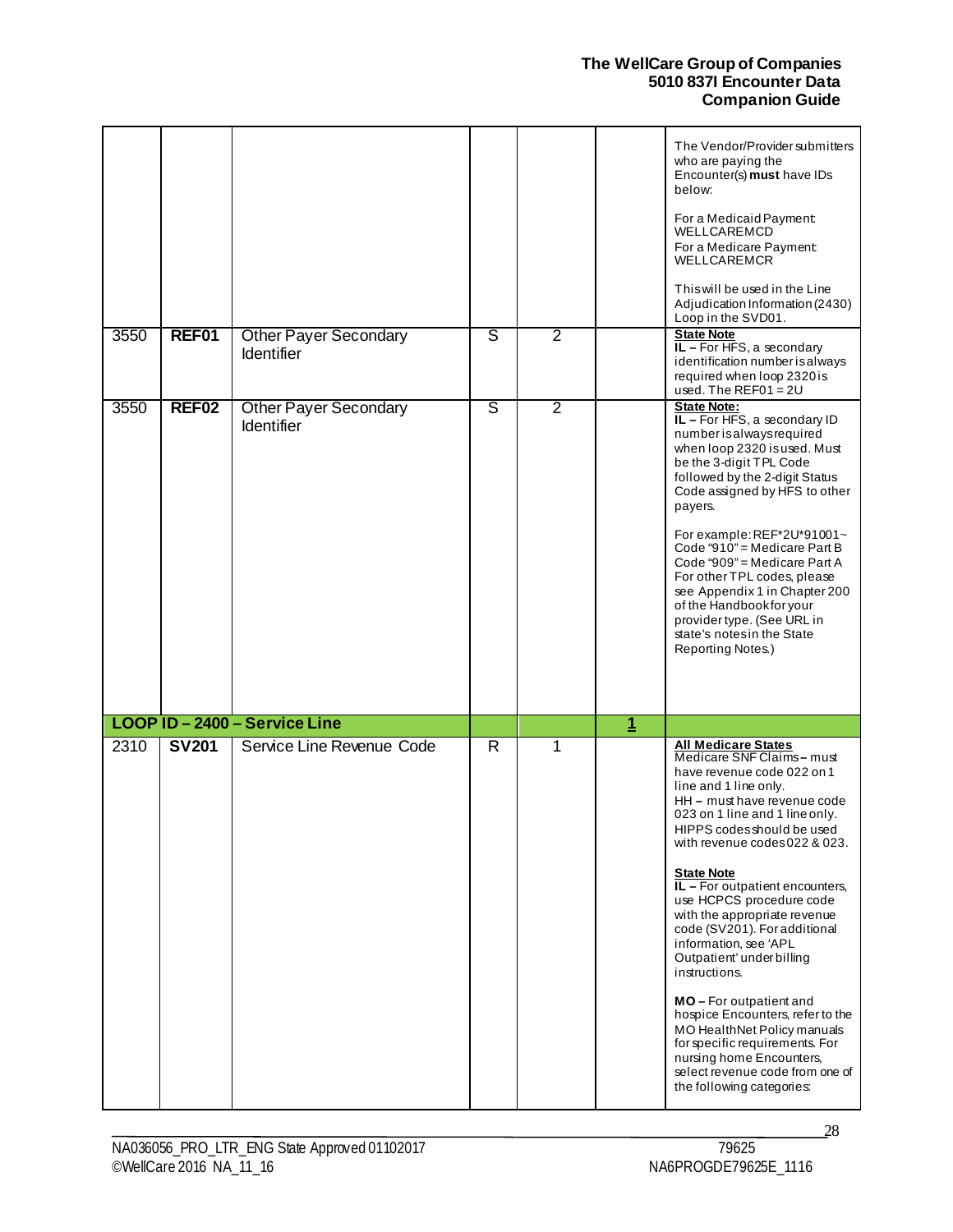|  |  |  | 1. Select revenue code to<br>indicate reserve time periods:   |
|--|--|--|---------------------------------------------------------------|
|  |  |  | · 0180 equalsnon-covered<br>leave of absence                  |
|  |  |  | • 0182 equalshome leave for                                   |
|  |  |  | patient convenience                                           |
|  |  |  | .0183 equalshome leave for<br>therapeutic leave               |
|  |  |  | .0184 equalshospital leave to                                 |
|  |  |  | an ICF/MR<br>.0185 equalshospital leave for                   |
|  |  |  | non-ICF/MR facility                                           |
|  |  |  | · 0189 equals Medicare<br>qualifying stay days                |
|  |  |  | 2. Select revenue code to                                     |
|  |  |  | indicate skilled nursing services                             |
|  |  |  | · 0190 equals subacute care<br>general classification         |
|  |  |  | · 0191 equals subacute care -                                 |
|  |  |  | level I<br>.0192 equals subacute care -                       |
|  |  |  | level II                                                      |
|  |  |  | • 0193 equals subacute care -<br>level III                    |
|  |  |  | · 0194 equals subacute care -                                 |
|  |  |  | level IV<br>· 0199 equals subacute care                       |
|  |  |  | other                                                         |
|  |  |  | Indicating any of the above                                   |
|  |  |  | revenue codesdoesnot alter<br>the amount of your per diem     |
|  |  |  | payment. Use these codes                                      |
|  |  |  | when you previously would<br>have used a skilled nursing      |
|  |  |  | indicator of 'Y'.                                             |
|  |  |  | 3. Select revenue codeto<br>indicate non-skilled nursing time |
|  |  |  | periods:                                                      |
|  |  |  | · 0110 equalsroom-<br>board/private                           |
|  |  |  | • 0119 equalsother/private                                    |
|  |  |  | · 0120 equalsroom-board/semi<br>• 0129 equalsother/2-bed      |
|  |  |  | Indicating any of these does not                              |
|  |  |  | alter the amount of your per<br>diem payment. Use these codes |
|  |  |  | when you previously would                                     |
|  |  |  | have used a skilled nursing<br>indicator of 'N' or blank.     |
|  |  |  | NE - NE Medicaid Nursing                                      |
|  |  |  | Facility Claims require use of<br>Revenue Codes:              |
|  |  |  | 0100 through 0179 to report                                   |
|  |  |  | nursing facility days                                         |
|  |  |  | 0183 to report nursing facility<br>therapeutic leave days     |
|  |  |  | 0185 to report nursing facility<br>hospital leave days        |
|  |  |  | 0180 to report non-billable days                              |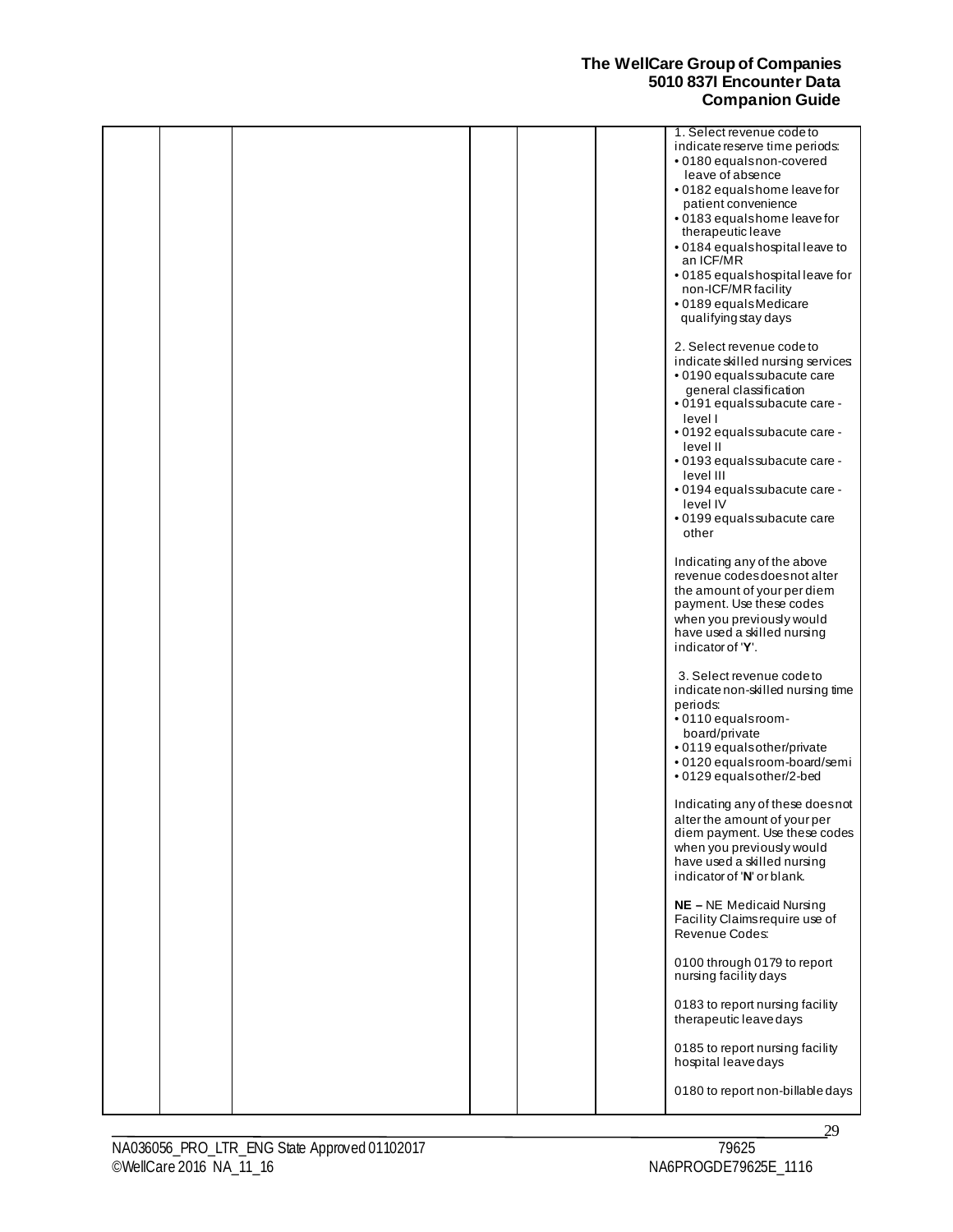|      |                   |                                              |                         |   |    | Leave daysare not to be<br>reported on Assisted Living<br>claims or Swing Bed Claims.                                                                                                                                                                                                                                                                                                                                      |
|------|-------------------|----------------------------------------------|-------------------------|---|----|----------------------------------------------------------------------------------------------------------------------------------------------------------------------------------------------------------------------------------------------------------------------------------------------------------------------------------------------------------------------------------------------------------------------------|
|      |                   |                                              |                         |   |    | NE Medicaid Residential<br><b>Treatment Center Claims</b><br>require Revenue Code:                                                                                                                                                                                                                                                                                                                                         |
|      |                   |                                              |                         |   |    | 0183 to report therapeutic leave<br>days, along with the applicable<br>procedure code for the service<br>provided                                                                                                                                                                                                                                                                                                          |
|      | NTE01             | Note Reference Code                          | $R-S$                   | 1 |    | <b>All States</b><br>When sending an ASO Line<br>Payment, you must use this<br>NTE segment and you must use<br>"TPO" as an indicator.                                                                                                                                                                                                                                                                                      |
|      | NTE <sub>02</sub> | <b>Note Description</b>                      | $\overline{\mathsf{R}}$ | 1 |    | <b>All States</b><br>When a Line Paymentismade<br>for ASO, this element must be<br>"ASO"                                                                                                                                                                                                                                                                                                                                   |
|      |                   | LOOP ID - 2430 Line Adjudication Information |                         |   | 15 |                                                                                                                                                                                                                                                                                                                                                                                                                            |
| 5400 | <b>SVD01</b>      | <b>Identification Code</b>                   | $S-R$                   | 1 |    | <b>All States</b><br>All Vendor/Provider Submitters<br>that adjudicate Encountersfor<br>The Plan must send this<br>Segment<br>The Vendor/Provider Submitters<br>who are Paying the<br>Encounter(s) must use ID<br>below:<br>For a Medicaid Payment:<br>WELLCAREMCD<br>For a Medicare Payment:<br><b>WELLCAREMCR</b><br>This will be the same as in the<br>Other Payer Name (2330B)<br>Identification Code in the<br>NM109. |
| 5400 | <b>SVD02</b>      | <b>Monetary Amount</b>                       | $\overline{R}$          | 1 |    | <b>All States</b><br>All Vendor/Provider Submitters<br>that adjudicate Encountersfor<br>The Plan must send this<br>Segment<br>Thisis how much was Paid by<br>the Vendor/Provider after check<br>run.                                                                                                                                                                                                                       |

# <span id="page-29-0"></span>**Attachment A**

<span id="page-29-1"></span>**Glossary** 

| <b>Term</b>  | <b>Definition</b>                                                                                                                                                                                          |
|--------------|------------------------------------------------------------------------------------------------------------------------------------------------------------------------------------------------------------|
| <b>HIPAA</b> | In 1996, Congress passed into federal law the Health Insurance<br>Portability and Accountability Act (HIPAA) in order to improve the<br>efficiency and effectiveness of the entire health care system. The |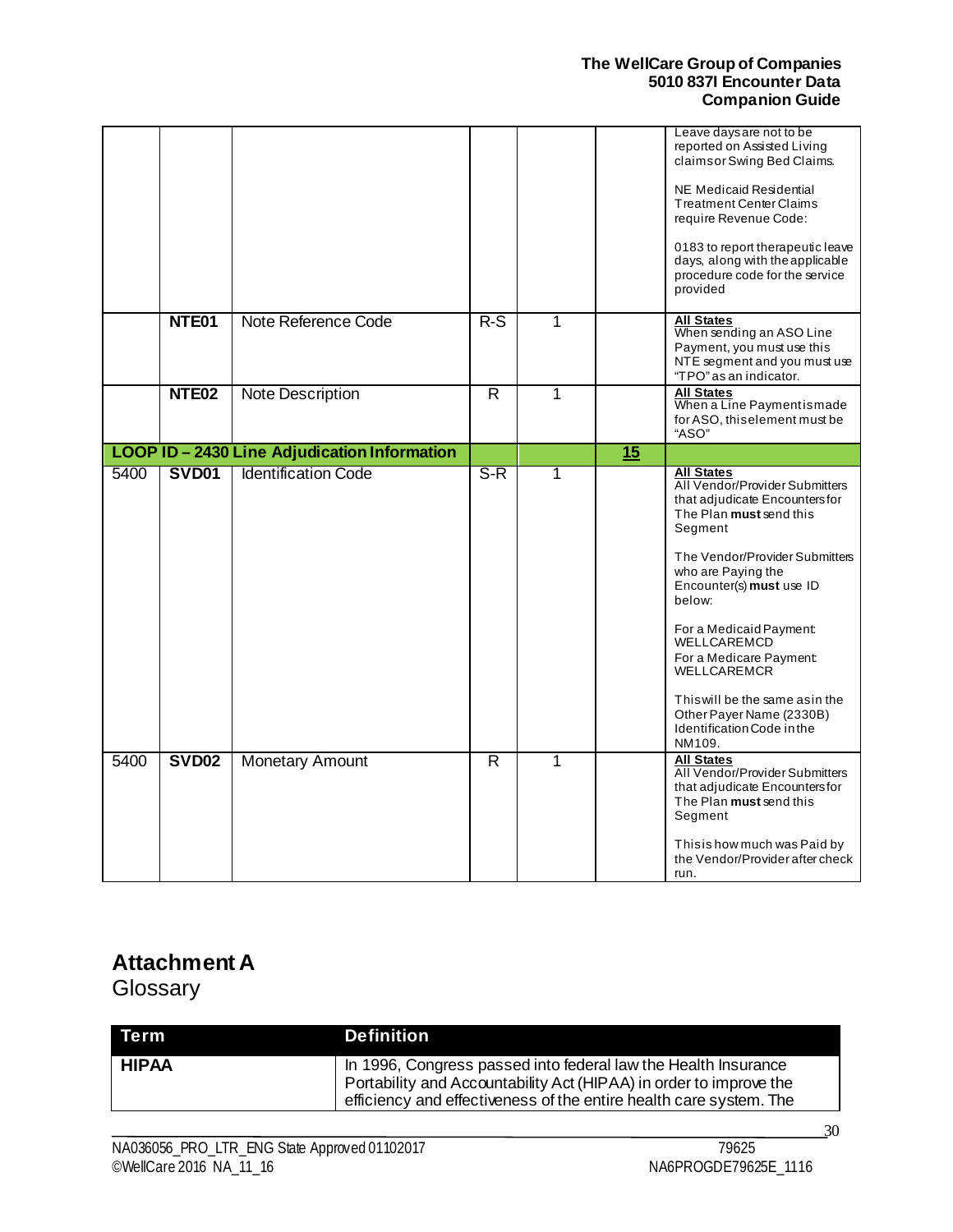| Term                                | <b>Definition</b>                                                                                                                                                                                                                                                                                                                                                            |
|-------------------------------------|------------------------------------------------------------------------------------------------------------------------------------------------------------------------------------------------------------------------------------------------------------------------------------------------------------------------------------------------------------------------------|
|                                     | provisions of HIPAA, which apply to health plans, health care<br>providers, and health care clearinghouses, cover many areas of<br>concern including: preventing fraud, waste and abuse, preventing pre-                                                                                                                                                                     |
|                                     | existing condition exclusions in health care coverage, protecting<br>patients' rights through privacy and security guidelines and mandating<br>the use of a national standard for EDI transactions and code sets.                                                                                                                                                            |
| <b>SSL</b>                          | SSL is a commonly used protocol for managing the security of a<br>message transmission through the internet. SSL uses a program layer                                                                                                                                                                                                                                        |
| (Secure Sockets Layer)              | located between the HTTP and TCP layers. The "sockets" part of the<br>term refers to the sockets method of passing data back and forth<br>between a client and a server program in a network or between<br>program layers in the same computer. SSL uses the public- and<br>private-key encryption system from RSA, which also includes the use<br>of a digital certificate. |
| <b>Secure FTP (SFTP)</b>            | Secure FTP, as the name suggests, involves a number of optional<br>security enhancements such as encrypting the payload or including<br>message digests to validate the integrity of the transported files to<br>name two examples. Secure FTP uses Port 21 and other Ports,<br>including SSL.                                                                               |
| <b>AUTH SSL</b>                     | AUTH SSL is the explicit means of implementing secure<br>communications as defined in RFC 2228. AUTH SSL provides a<br>secure means of transmitting files when used in conjunction with an<br>FTP server and client that both support AUTH SSL.                                                                                                                              |
| <b>Required Segment</b>             | A required segment is a segment mandated by HIPAA as mandatory<br>for exchange between trading partners.                                                                                                                                                                                                                                                                     |
| <b>Situational Segment</b>          | A situational segment is a segment mandated by HIPAA as optional<br>for exchange between trading partners.                                                                                                                                                                                                                                                                   |
| <b>Required Data Element</b>        | A mandatory data element is one that must be transmitted between<br>trading partners with valid data.                                                                                                                                                                                                                                                                        |
| <b>Situational Data Element</b>     | A situational data element may be transmitted if data is available. If<br>another data element in the same segment exists and follows the<br>current element the character used for missing data should be<br>entered.                                                                                                                                                       |
| N/U (Not Used)                      | An N/U (Not Used) data element included in the shaded areas if the<br>Implementation Guide is NOT USED according to the standard and no<br>attempt should be made to include these in transmissions.                                                                                                                                                                         |
| <b>ATTENDING PROVIDER</b>           | The primary individual provider who attended to the client/member<br>during an in-patient hospital stay. Must be identified in 837I, Loop<br>2310A, REF02 Segment, by their assigned Medicaid/Medicare ID<br>number assigned by State to the individual provider while the client<br>was inpatient.                                                                          |
| <b>BILLING PROVIDER</b>             | The billing provider entity may be a health care provider, a billing<br>service, or some other representative of the provider.                                                                                                                                                                                                                                               |
| <b>IMPLEMENTATION GUIDE</b><br>(IG) | Instructions for developing the standard ANSI ASC X12N Health Care<br>Encounter 837 transaction sets. The Implementation Guides are<br>available from Washington Publishing Company.                                                                                                                                                                                         |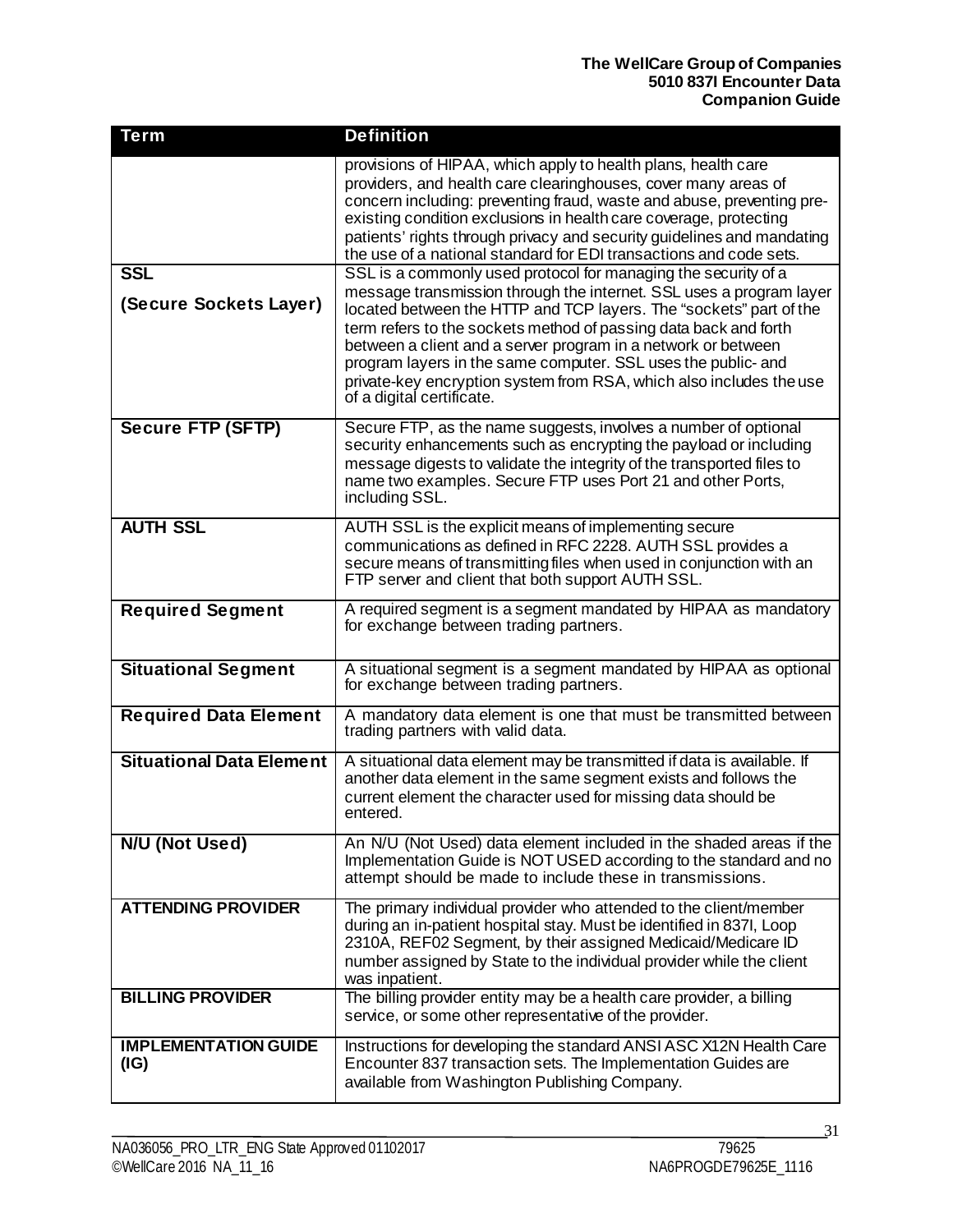| <b>Term</b>                   | <b>Definition</b>                                                                                                                                                                                                                                                                                                                                                                                                                                                                                                                                                                                                                                                            |                                                      |  |  |  |
|-------------------------------|------------------------------------------------------------------------------------------------------------------------------------------------------------------------------------------------------------------------------------------------------------------------------------------------------------------------------------------------------------------------------------------------------------------------------------------------------------------------------------------------------------------------------------------------------------------------------------------------------------------------------------------------------------------------------|------------------------------------------------------|--|--|--|
| <b>PAY-TO PROVIDER</b>        | This entity may be a medical group, clinic, hospital, other institution, or<br>the individual provider who rendered the service.                                                                                                                                                                                                                                                                                                                                                                                                                                                                                                                                             |                                                      |  |  |  |
| <b>REFERRING PROVIDER</b>     | Identifies the individual provider who referred the client or prescribed<br>Ancillary services/items such as Lab, Radiology and Durable Medical<br>Equipment (DME).                                                                                                                                                                                                                                                                                                                                                                                                                                                                                                          |                                                      |  |  |  |
| <b>RENDERING PROVIDER</b>     | The primary individual provider who attended to the client/member.<br>They must be identified in 837I.                                                                                                                                                                                                                                                                                                                                                                                                                                                                                                                                                                       |                                                      |  |  |  |
| <b>TRADING PARTNERS (TPS)</b> | Includes all of the following; payers, switch vendors, software vendors,<br>providers, billing agents, clearinghouses                                                                                                                                                                                                                                                                                                                                                                                                                                                                                                                                                        |                                                      |  |  |  |
| <b>DATE FORMAT</b>            | All dates are 8-character dates in the format CCYYMMDD. The only<br>date data element that varies from the above standard is the<br>Interchange Date data element located in the ISA segment. The<br>Interchange Data date element is a 6-character date in the YYMMDD<br>format.                                                                                                                                                                                                                                                                                                                                                                                            |                                                      |  |  |  |
| <b>DELIMITERS</b>             | A delimiter is a character used to separate two data elements or sub-<br>elements, or to terminate a segment. Delimiters are specified in the<br>interchange header segment, ISA. The ISA segment is a 105-byte<br>fixed-length record. The data element separator is byte number 4; the<br>component element separator is byte number 105; and the segment<br>terminator is the byte that immediately follows the component element<br>separator. Once specified in the interchange header, delimiters are not<br>to be used in a data element value elsewhere in the transaction. The<br>following characters are used as data delimiters for all transaction<br>segments: |                                                      |  |  |  |
|                               | <b>CHARACTER</b>                                                                                                                                                                                                                                                                                                                                                                                                                                                                                                                                                                                                                                                             | <b>PURPOSE</b>                                       |  |  |  |
|                               | * Asterisk<br>^ Caret                                                                                                                                                                                                                                                                                                                                                                                                                                                                                                                                                                                                                                                        | Data Element Separator                               |  |  |  |
|                               | : COLON                                                                                                                                                                                                                                                                                                                                                                                                                                                                                                                                                                                                                                                                      | <b>Repetition Separator</b><br>Sub-Element Separator |  |  |  |
|                               | $\overline{\phantom{a}}$ Tilde                                                                                                                                                                                                                                                                                                                                                                                                                                                                                                                                                                                                                                               | <b>Segment Terminator</b>                            |  |  |  |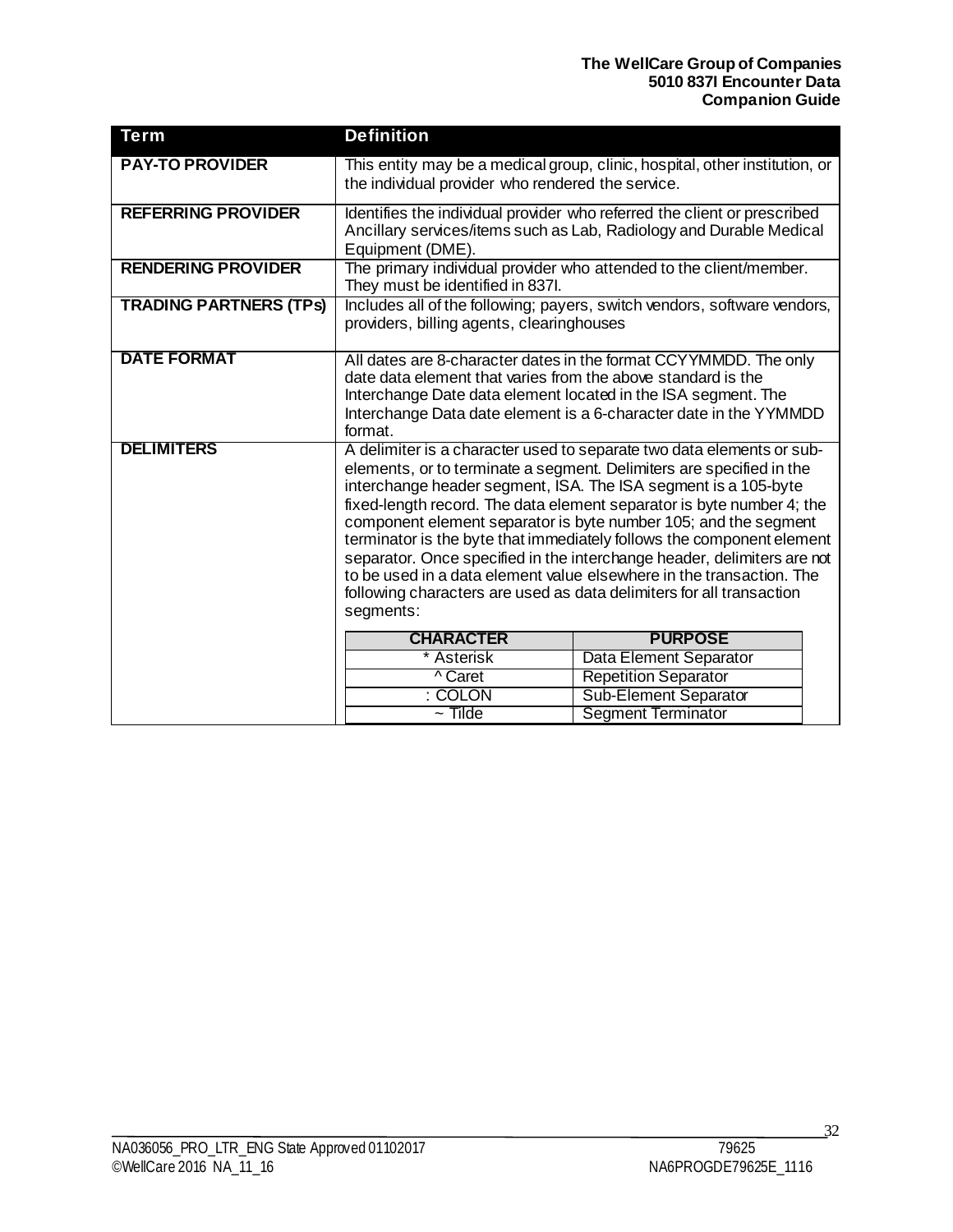# <span id="page-32-0"></span>**Attachment B**

#### <span id="page-32-1"></span>**999 Interpretations**

The examples below show an accepted and a rejected X12 N 999. On The Plan SFTP site in the respective Provider Directory, the X12N 997 files, when opened, will display as one complete string without carriage returns or line feeds.

#### <span id="page-32-2"></span>**Accepted 999**

```
ISA~00~ ~00~ ~ZZ~123456789 ~ZZ~987654321 ~111211~2345~^~00501~000000001~0~P~+'
GS~FA~123456789~133052274~987654321~2345~1~X~005010X231A1'
ST~999~0001~005010X231A1'
AK1~HC~77123~005010X222A1'
AK2~837~0001~005010X222A1'
IK5 - A'AK9~A~1~1~1'
SE~6~0001'
GE~1~1'
IEA~1~000000001'
```
# <span id="page-32-3"></span>**Rejected 999**<br> **ISA-00-** -00-

 $-ZZ~123456789$  ~ZZ~987654321 ~111227~1633~^~00501~000000001~0~P~+' GS~FA~123456789~987654321~20111227~1633~1~X~005010X231A1' ST~999~0001~005010X231A1' AK1~HC~3264~005010X222A1' AK2~837~000000060~005010X222A1' IK3~SV5~32~2400~8' CTX~CLM01+0116.0090738.01' IK4~4~782~I9' IK4~6~594~I9' IK3~SV5~43~2400~8' CTX~CLM01+0116.0090738.01' IK4~4~782~I9' IK4~6~594~I9' IK5~R~I5' AK9~R~1~1~0' SE~14~0001'  $GF - 1 - 1'$ IEA~1~000000001'

#### <span id="page-32-4"></span>**Partial 999**

ISA~00~ ~00~ ~ZZ~123456789 ~ZZ~987654321 ~111115~2119~^~00501~000000001~0~P~+' GS~FA~123456789~RHCLM117~20111115~2119~1~X~005010X231A1' ST~999~0001~005010X231A1' AK1~HC~184462723~005010X222A1' AK2~837~000000001~005010X222A1' IK5~A' AK2~837~000000002~005010X222A1' IK5~A' AK2~837~000000003~005010X222A1' IK5~A' AK2~837~000000004~005010X222A1' IK5~A' AK2~837~000000005~005010X222A1' IK5~A' AK2~837~000000006~005010X222A1' IK5~A' .... AK2~837~000000126~005010X222A1' IK5~A' AK2~837~000000127~005010X222A1' IK5~A'